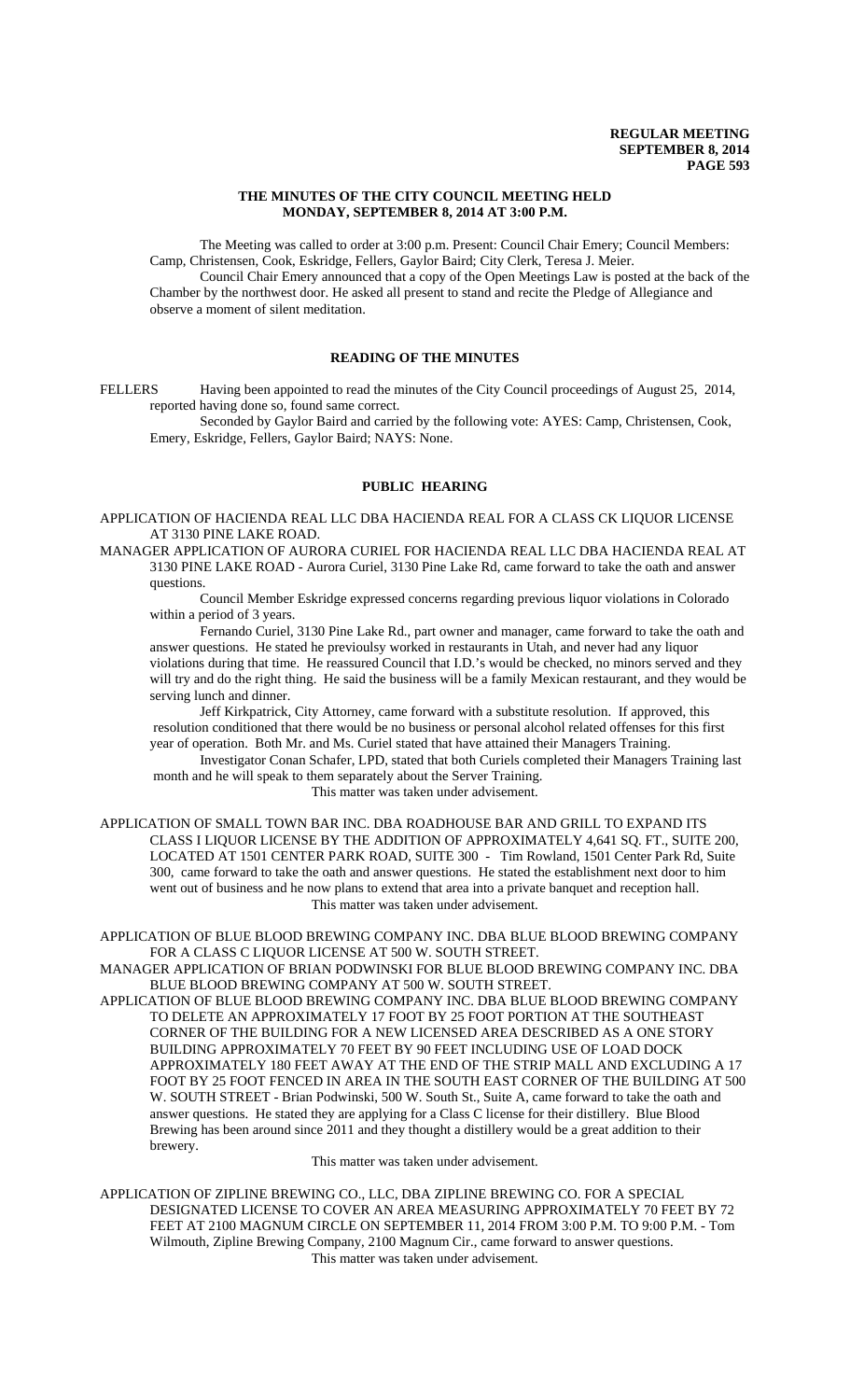ACCEPTING THE REPORT OF NEW AND PENDING CLAIMS AGAINST THE CITY AND APPROVING DISPOSITION OF CLAIMS SET FORTH FOR THE PERIOD OF AUGUST 1 - 15, 2014 - Jack Sukovaty, 5535 Wilderness View, came forward to appeal the denial of his claim against the City. This was regarding a sewer back up on his property on June 20, 2014. Discussion followed.

Jeff Kirkpatrick, City Attorney, came forward to answer questions. It was concluded after investigation that the City was not the cause for Mr. Sukovaty's sewer back up due to the nature of what City crews were cleaning.. He stated although it was on the same day, it was on a different line and they do not have any other claims from homes on this block. He offered to submit to Council a more complete report on this issue from the City Attorney's office. Discussion followed. Kirkpatrick also answered questions regarding a claim resulting from damage done to a door because of a welfare check by the Lincoln Police Dept. Discussion followed.

This matter was taken under advisement.

COMP. PLAN CONFORMANCE 14017 - APPROVING AN AMENDMENT TO THE LINCOLN CENTER REDEVELOPMENT PLAN TO ADD THE "WESTERN SUPPLY BUILDING REDEVELOPMENT PROJECT" FOR THE REDEVELOPMENT OF THE VACANT WESTERN SUPPLY BUILDING AND GRAVEL PARKING LOT INTO A COMMERCIAL/OFFICE USE GENERALLY LOCATED AT 820 N STREET - NOTE: Councilman Camp left the Chambers.

Dave Landis, Urban Development Director, came forward to request the Council review and approve this as a project plan amendment. They will continue to work with the developer to close the gap and bring Council a redevelopment agreement.

Jonathan Camp, Developer for this project, came forward to answer questions. He stated they anticipate commercial, restaurant and retail mixed use for this space. He presented an overhead of the public enhancements that would come with this project. Discussion followed.

This matter was taken under advisement.

APPROVING AN INTERAGENCY AGREEMENT BETWEEN THE STATE OF NEBRASKA DEPARTMENT OF MOTOR VEHICLES AND THE CITY OF LINCOLN URBAN DEVELOPMENT DEPARTMENT/ PARKING SERVICES DIVISION FOR LIMITED INQUIRY-ONLY ACCESS TO MOTOR VEHICLE RECORDS - Note: Councilman Camp returned to the Chambers.

Dave Landis, Urban Development, came forward to answer questions. He stated that access to the address and vehicle information from this DMV agreement, allows them to send reminder letters to those who have gotten parking tickets. The rate of parking ticket payments is over 80% and is closing in on 85%. To keep this process continuing, he asked Council for the adoption of this agreement.

This matter was taken under advisement.

# **COUNCIL ACTION**

## **REPORTS OF CITY OFFICERS**

APPROVING A CONTRACT AGREEMENT BETWEEN THE CITY OF LINCOLN AND RIXSTINE RECOGNITION FOR CENTENNIAL MALL TRIBUTE TILES, PURSUANT TO BID NO. 14-170, FOR A THREE YEAR TERM - CLERK read the following resolution, introduced by Carl Eskridge, who moved its adoption:<br>A-88506 BE

BE IT RESOLVED by the City Council of the City of Lincoln, Nebraska:

That the attached Contract Agreement between the City of Lincoln and Rixstine Recognition for Centennial Mall Tribute Tiles, pursuant to Bid No. 14-170, for a three year term, upon the terms as set forth in said Contract Agreement, is hereby approved and the Mayor is authorized to execute the same on behalf of the City of Lincoln.

Introduced by Carl Eskridge

Seconded by Christensen and carried by the following vote: AYES: Camp, Christensen, Cook, Emery, Eskridge, Fellers, Gaylor Baird; NAYS: None.

- CLERK'S LETTER AND MAYOR'S APPROVAL OF RESOLUTION A-88467 ADOPTED BY THE CITY COUNCIL ON AUGUST 18, 2014 & PRESENTED TO THE MAYOR ON AUGUST 19, 2014 - CLERK presented said report which was placed on file in the Office of the City Clerk. **(27-1)**
- CLERK'S LETTER AND MAYOR'S APPROVAL OF RESOLUTIONS AND ORDINANCES PASSED BY THE CITY COUNCIL ON AUGUST 18, 2014 EXCEPT FOR RESOLUTION A-88467 WHICH WAS PRESENTED TO THE MAYOR ON AUGUST 19, 2014 - CLERK presented said report which was placed on file in the Office of the City Clerk. **(27-1)**
- CLERK'S LETTER AND MAYOR'S APPROVAL OF RESOLUTIONS AND ORDINANCES PASSED BY THE CITY COUNCIL ON AUGUST 25, 2014 - CLERK presented said report which was placed on file in the Office of the City Clerk. **(27-1)**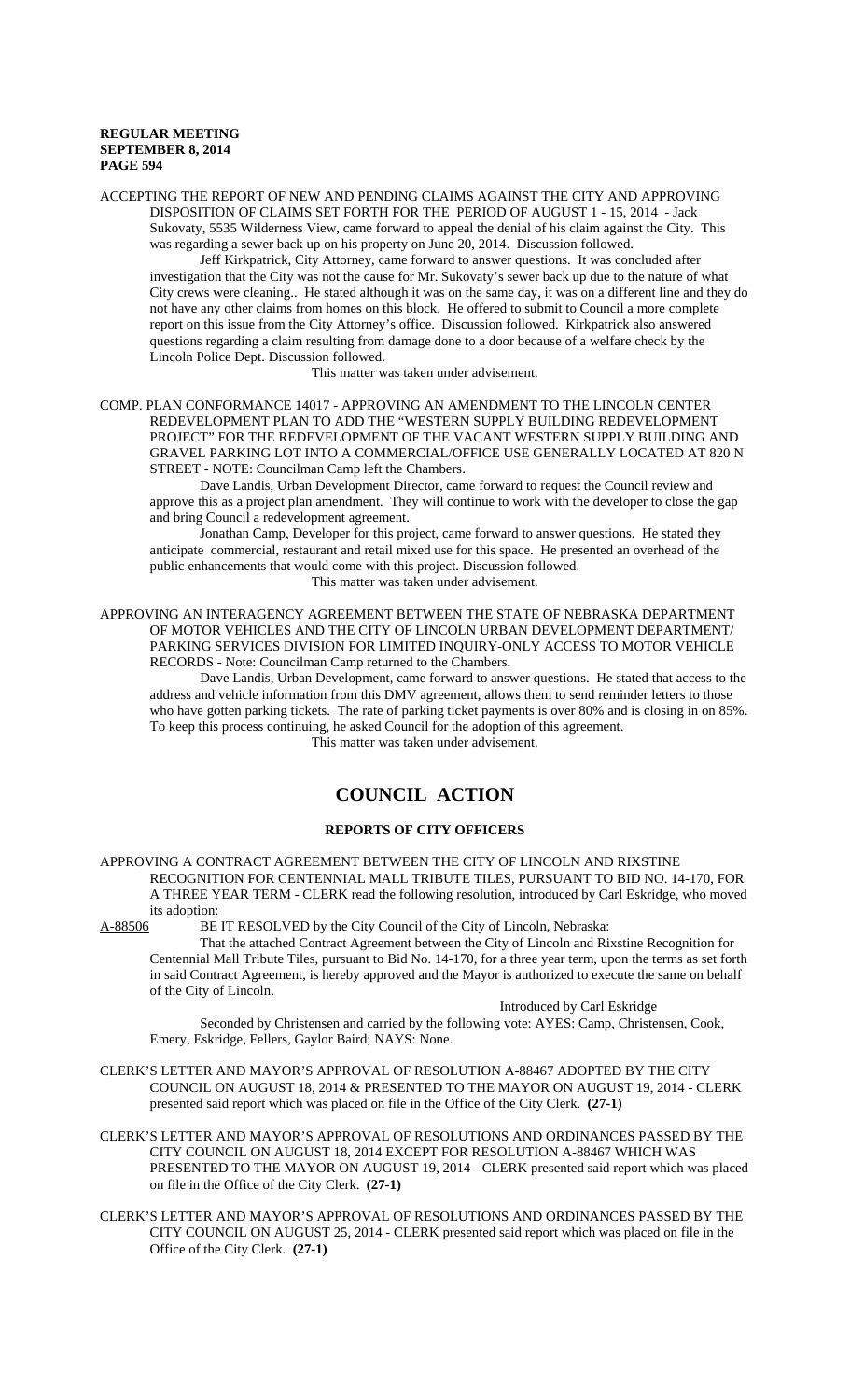LINCOLN ELECTRIC SYSTEM QUARTERLY FINANCIAL REPORT SECOND QUARTER 2014 APRIL - JUNE - CLERK presented said report which was placed on file in the Office of the City Clerk. **(40)**

REPORT FROM CITY TREASURER OF CITY CASH ON HAND AT THE CLOSE OF BUSINESS JULY 31, 2014 - CLERK presented said report which was placed on file in the Office of the City Clerk. **(5-21)**

## **PETITIONS & COMMUNICATIONS**

SETTING THE HEARING DATE OF MON., SEPT. 22, 2014 AT 3:00 P.M. ON THE APPLICATION OF BWITCHED TWO INC DBA BISON WITCHES BAR & DELI AT 1320 P ST., SUITE 100 FOR THE ADDITION OF A SIDEWALK CAFÉ MEASURING APPROX. 56' X 26' - CLERK read the following resolution, introduced by Trent Fellers, who moved its adoption:

A-88507 BE IT RESOLVED by the City Council, of the City of Lincoln, that a hearing date is hereby set for Monday, September 22, 2014 at 3:00 p.m. or as soon thereafter as possible in the City Council Chambers, County-City Building, 555 S. 10th Street, Lincoln, NE for the Application of Bwitched Two Inc. dba Bison Witches Bar & Deli at 1320 P St., Suite 100 for the addition of a Sidewalk Café measuring approx. 56' x 26'.

If the Police Dept. is unable to complete the investigation by said time, a new hearing date will be set.

### Introduced by Trent Fellers

Seconded by Camp and carried by the following vote: AYES: Camp, Christensen, Cook, Emery, Eskridge, Fellers, Gaylor Baird; NAYS: None.

SETTING THE HEARING DATE OF MON., SEPT. 22, 2014 AT 3:00 P.M. ON THE APPLICATION OF RED LOBSTER HOSPITALITY LLC DBA RED LOBSTER 236 FOR A CLASS I LIQUOR LICENSE AT

6540 O ST - CLERK read the following resolution, introduced by Trent Fellers, who moved its adoption:<br>A-88508 BE IT RESOLVED by the City Council, of the City of Lincoln, that a hearing date is hereby set BE IT RESOLVED by the City Council, of the City of Lincoln, that a hearing date is hereby set for Monday, September 22, 2014 at 3:00 p.m. or as soon thereafter as possible in the City Council Chambers, County-City Building, 555 S. 10th Street, Lincoln, NE for the Application of Red Lobster Hospitality LLC dba Red Lobster 236 for a Class I Liquor License at 6540 O St.

If the Police Dept. is unable to complete the investigation by said time, a new hearing date will be set.

Introduced by Trent Fellers

Seconded by Camp and carried by the following vote: AYES: Camp, Christensen, Cook, Emery, Eskridge, Fellers, Gaylor Baird; NAYS: None.

SETTING THE HEARING DATE OF MON., SEPT. 22, 2014 AT 3:00 P.M. ON THE APPLICATION OF MLOGIC HOLDINGS LLC DBA TILTED KILT PUB & EATERY FOR A CLASS I LIQUOR LICENSE AT 6100 O ST. (NEW OWNERS) - CLERK read the following resolution, introduced by Trent Fellers, who moved its adoption:<br>A-88509 BE IT RESOLV

BE IT RESOLVED by the City Council, of the City of Lincoln, that a hearing date is hereby set for Monday, September 22, 2014 at 3:00 p.m. or as soon thereafter as possible in the City Council Chambers, County-City Building, 555 S. 10th Street, Lincoln, NE for the Application of Mlogic Holdings LLC dba Tilted Kilt Pub & Eatery for a Class I Liquor License at 6100 O St. (New Owners) If the Police Dept. is unable to complete the investigation by said time, a new hearing date will be set.

### Introduced by Trent Fellers

Seconded by Camp and carried by the following vote: AYES: Camp, Christensen, Cook, Emery, Eskridge, Fellers, Gaylor Baird; NAYS: None.

## **LIQUOR RESOLUTIONS**

APPLICATION OF HACIENDA REAL LLC DBA HACIENDA REAL FOR A CLASS CK LIQUOR LICENSE AT 3130 PINE LAKE ROAD - CLERK read the following resolution, introduced by Jon Camp, who moved its adoption for approval:

A-88510 BE IT RESOLVED by the City Council of the City of Lincoln, Nebraska:

That after hearing duly had as required by law, consideration of the facts of this application, the Nebraska Liquor Control Act, and the pertinent City ordinances, the City Council recommends that the application of Hacienda Real LLC dba Hacienda Real for a Class "CK" liquor license at 3130 Pine Lake Road, Lincoln, Nebraska, for the license period ending October 31, 2014, be approved with the condition that:

1. Applicant must successfully complete the responsible beverage server training course required by Section 5.04.035 of the Lincoln Municipal Code within 30 days of approval of this resolution.

2. All employees must possess a valid Responsible Beverage Server/Seller Permit as required by Section 5.04.124 of the Lincoln Municipal Code.

3. The premises must comply in every respect with all city and state regulations.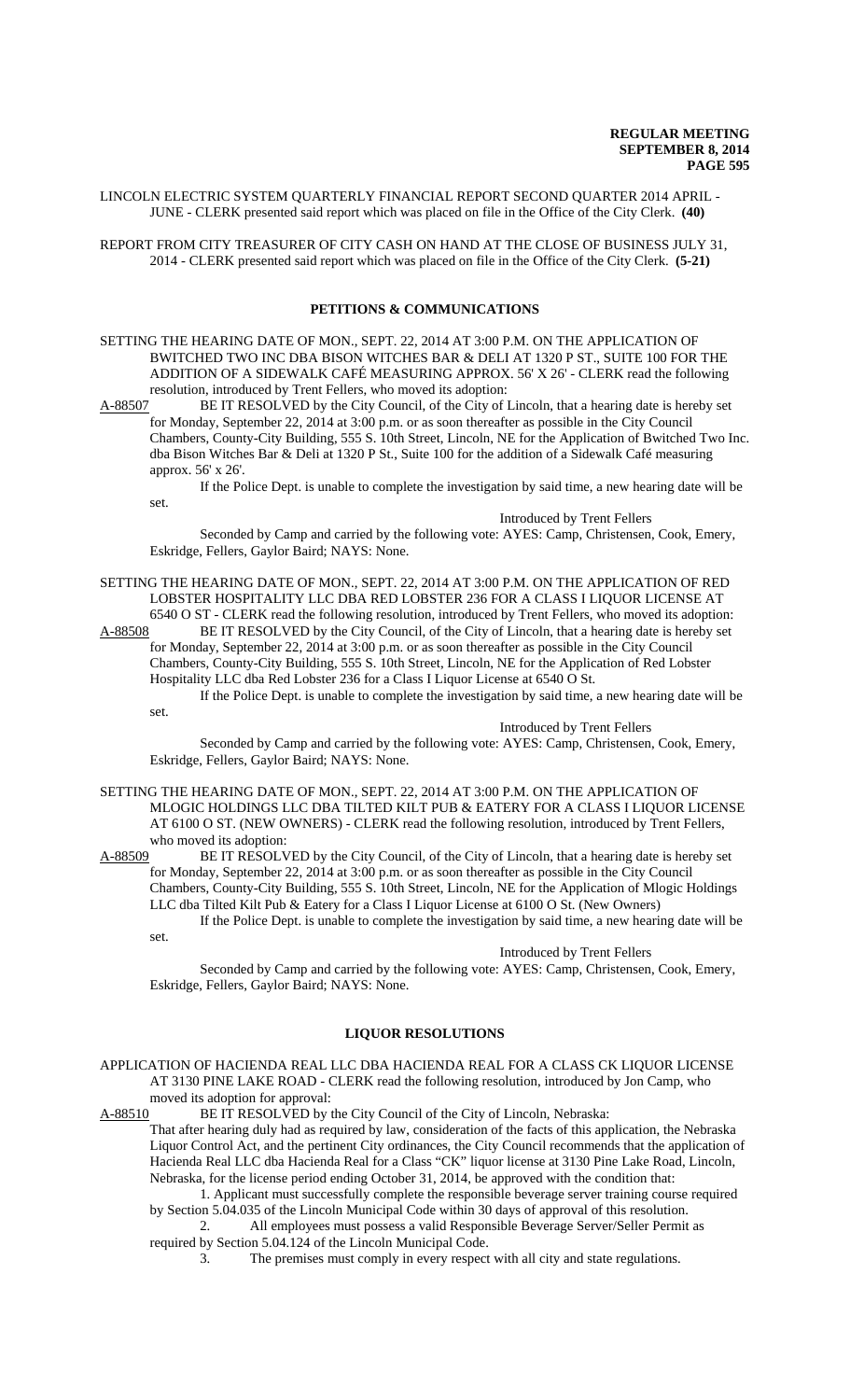4. There be no business or personal alcohol related offenses by the applicant within the first year after approval.

The City Clerk is directed to transmit a copy of this resolution to the Nebraska Liquor Control Commission.

Introduced by Jon Camp

Seconded by Gaylor Baird and carried by the following vote: AYES: Camp, Christensen, Cook, Emery,Eskridge, Gaylor Baird; NAYS: None.

MANAGER APPLICATION OF AURORA CURIEL FOR HACIENDA REAL LLC DBA HACIENDA REAL AT 3130 PINE LAKE ROAD - CLERK read the following resolution, introduced by Jon Camp, who moved its adoption for approval:

A-88511 WHEREAS, Hacienda Real LLC dba Hacienda Real located at 3130 Pine Lake Road, Lincoln, Nebraska has been approved for a Retail Class "CK" liquor license, and now requests that Aurora

Curiel be named manager;

WHEREAS, Aurora Curiel appears to be a fit and proper person to manage said business. NOW, THEREFORE, BE IT RESOLVED by the City Council of the City of Lincoln, Nebraska:

That after hearing duly had as required by law, consideration of the facts of this application, the Nebraska Liquor Control Act, and the pertinent City ordinances, the City Council recommends that Aurora Curiel be approved as manager of this business for said licensee. The City Clerk is directed to transmit a copy of this resolution to the Nebraska Liquor Control Commission.

Introduced by Jon Camp Seconded by Christensen and carried by the following vote: AYES: Camp, Christensen, Cook,

Emery, Eskridge, Gaylor Baird; NAYS: None.

APPLICATION OF SMALL TOWN BAR INC. DBA ROADHOUSE BAR AND GRILL TO EXPAND ITS CLASS I LIQUOR LICENSE BY THE ADDITION OF APPROXIMATELY 4,641 SQ. FT., SUITE 200, LOCATED AT 1501 CENTER PARK ROAD, SUITE 300 - CLERK read the following resolution, introduced by Jon Camp, who moved its adoption for approval:

A-88512 That after hearing duly had as required by law, consideration of the facts of this

application, the Nebraska Liquor Control Act, and the pertinent City ordinances, the City Council recommends that the application of Small Town Bar Inc. dba Roadhouse Bar and Grill to expand its licensed premises by the addition of approximately 4,641 sq. ft. in Suite 200 located at 1501 Center Park Road, be approved with the condition that the premises complies in every respect with all City and State regulations, specifically the Smoking Regulation Act and the Nebraska Clean Indoor Air Act.

BE IT FURTHER RESOLVED that the City Clerk is directed to transmit a copy of this resolution to the Nebraska Liquor Control Commission.

Introduced by Jon Camp

Seconded by Christensen and carried by the following vote: AYES: Camp, Christensen, Cook, Emery, Eskridge, Gaylor Baird; NAYS: None.

### APPLICATION OF BLUE BLOOD BREWING COMPANY INC. DBA BLUE BLOOD BREWING COMPANY FOR A CLASS C LIQUOR LICENSE AT 500 W. SOUTH STREET - CLERK read the following resolution, introduced by Jon Camp, who moved its adoption for approval:

A-88513 BE IT RESOLVED by the City Council of the City of Lincoln, Nebraska:

That after hearing duly had as required by law, consideration of the facts of this application, the Nebraska Liquor Control Act, and the pertinent City ordinances, the City Council recommends that the application of Blue Blood Company Inc. dba Blue Blood Brewing Company for a Class "C" liquor license at 500 W. South Street, Lincoln, Nebraska, for the license period ending October 31, 2014, be approved with the condition that:

1. All employees must possess a valid Responsible Beverage Server/SellerPermit as required by Section 5.04.124 of the Lincoln Municipal Code.

2. The premises must comply in every respect with all city and state regulations.

The City Clerk is directed to transmit a copy of this resolution to the Nebraska Liquor Control Commission. Introduced by Jon Camp

Seconded by Christensen and carried by the following vote: AYES: Camp, Christensen, Cook, Emery, Eskridge, Gaylor Baird; NAYS: None.

### MANAGER APPLICATION OF BRIAN PODWINSKI FOR BLUE BLOOD BREWING COMPANY INC. DBA BLUE BLOOD BREWING COMPANY AT 500 W. SOUTH STREET - CLERK read the following resolution, introduced by Jon Camp, who moved its adoption for approval:

A-88514 WHEREAS, Blue Blood Brewing Company Inc. dba Blue Blood Brewing Company located at 500 W. South Street, Lincoln, Nebraska has been approved for a Retail Class "C" liquor license, and now requests that Brian Podwinski be named manager;

WHEREAS, Brian Podwinski appears to be a fit and proper person to manage said business. NOW, THEREFORE, BE IT RESOLVED by the City Council of the City of Lincoln, Nebraska: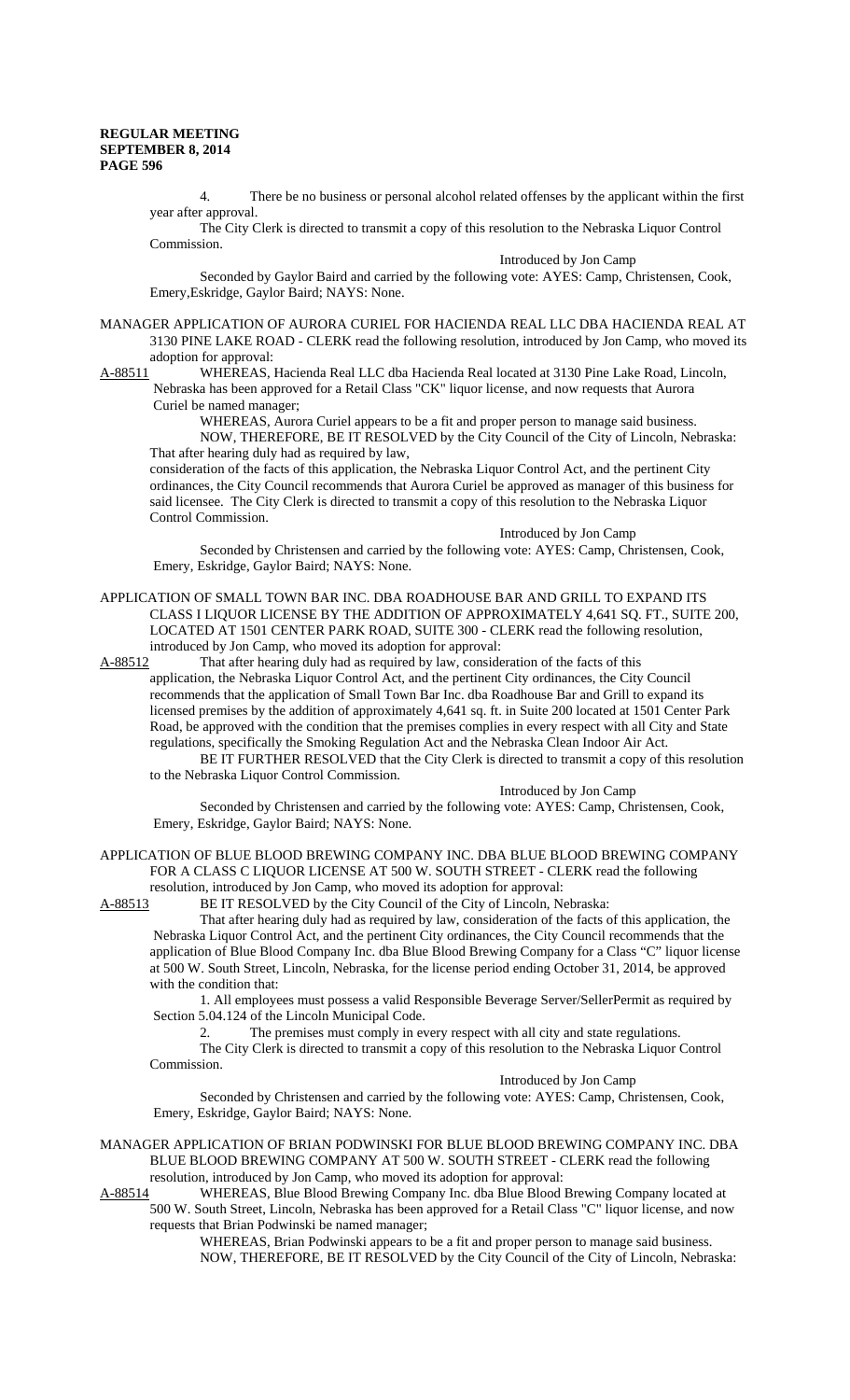That after hearing duly had as required by law, consideration of the facts of this application, the Nebraska Liquor Control Act, and the pertinent City ordinances, the City Council recommends that Brian Podwinski be approved as manager of this business for said licensee. The City Clerk is directed to transmit a copy of this resolution to the Nebraska Liquor Control Commission.

#### Introduced by Jon Camp

Seconded by Christensen and carried by the following vote: AYES: Camp, Christensen, Cook, Emery, Eskridge, Gaylor Baird; NAYS: None.

APPLICATION OF BLUE BLOOD BREWING COMPANY INC. DBA BLUE BLOOD BREWING COMPANY TO DELETE AN APPROXIMATELY 17 FOOT BY 25 FOOT PORTION AT THE SOUTHEAST CORNER OF THE BUILDING FOR A NEW LICENSED AREA DESCRIBED AS A ONE STORY BUILDING APPROXIMATELY 70 FEET BY 90 FEET INCLUDING USE OF LOAD DOCK APPROXIMATELY 180 FEET AWAY AT THE END OF THE STRIP MALL AND EXCLUDING A 17 FOOT BY 25 FOOT FENCED IN AREA IN THE SOUTH EAST CORNER OF THE BUILDING AT 500 W. SOUTH STREET - CLERK read the following resolution, introduced by Jon Camp, who moved its adoption for approval:

A-88515 BE IT RESOLVED by the City Council of the City of Lincoln, Nebraska:

That after hearing duly had as required by law, consideration of the facts of this application, the Nebraska Liquor Control Act including Neb. Rev. Stat. § 53-132, the pertinent City ordinances, and Resolution No. A-66729, the City Council recommends that the application of Blue Blood Brewing Company Inc. dba Blue Blood Brewing Company to delete an approximately 17 foot by 25 foot portion at the southeast corner of the building from their presently licensed premises located at 500 W. South Street, Lincoln, Nebraska, for a new licensed area described as a one story building approximately 70 feet by 90 feet including use of load dock approximately 180 feet away at the end of the strip mall and excluding a 17 foot by 25 foot fenced in area in the southeast corner of the building, be approved with the condition that the premise complies in every respect with all City and State regulations.

BE IT FURTHER RESOLVED that the City Clerk is directed to transmit a copy of this resolution to the Nebraska Liquor Control Commission.

Introduced by Jon Camp

Seconded by Christensen and carried by the following vote: AYES: Camp, Christensen, Cook, Emery, Eskridge, Gaylor Baird; NAYS: None.

- MANAGER APPLICATION OF KATRINA PAGE FOR 1515-23 MARKET STREET, INC. DBA QUALITY INN AT 3200 N.W. 12TH STREET - PRIOR to reading:
- CAMP Moved to continue Public Hearing & Action on this Application for 1 week to 09/15/14. Seconded by Fellers and carried by the following vote: AYES: Camp, Christensen, Cook, Emery, Eskridge, Fellers, Gaylor Baird; NAYS: None.
- APPLICATION OF LANCASTER COUNTY AG SOCIETY DBA LANCASTER EVENT CENTER FOR A SPECIAL DESIGNATED LICENSE TO COVER AN AREA MEASURING APPROXIMATELY 100 FEET BY 200 FEET AT 4100 NORTH 84TH STREET ON SEPTEMBER 20, 2014 FROM 9:00 A.M. TO 3:00 P.M - PRIOR to reading:
- CAMP Moved to continue Public Hearing & Action on this Application for 1 week to 09/15/14. Seconded by Fellers and carried by the following vote: AYES: Camp, Christensen, Cook, Emery, Eskridge, Fellers, Gaylor Baird; NAYS: None.
- APPLICATION OF LANCASTER COUNTY AG SOCIETY DBA LANCASTER EVENT CENTER FOR A SPECIAL DESIGNATED LICENSE TO COVER AN AREA MEASURING APPROXIMATELY 50 FEET BY 550 FEET AT 4100 NORTH 84TH STREET ON OCTOBER 11, 2014 FROM 9:00 A.M. TO 6:00 P.M. - PRIOR to reading:
- CAMP Moved to continue Public Hearing & Action on this Application for 1 week to 09/15/14. Seconded by Fellers and carried by the following vote: AYES: Camp, Christensen, Cook, Emery, Eskridge, Fellers, Gaylor Baird; NAYS: None.
- APPLICATION OF ZIPLINE BREWING CO., LLC, DBA ZIPLINE BREWING CO. FOR A SPECIAL DESIGNATED LICENSE TO COVER AN AREA MEASURING APPROXIMATELY 70 FEET BY 72 FEET AT 2100 MAGNUM CIRCLE ON SEPTEMBER 11, 2014 FROM 3:00 P.M. TO 9:00 P.M.- CLERK read the following resolution, introduced by Jon Camp, who moved its adoption for approval:

A-88516 BE IT RESOLVED by the City Council of the City of Lincoln, Nebraska:

That after hearing duly had as required by law, consideration of the facts of this application, the Nebraska Liquor Control Act, and the pertinent City ordinances, the City Council recommends that the application of Zipline Brewing Co., LLC dba Zipline Brewing Co. for a special designated license to cover an area measuring approximately 70 feet by 72 feet at 2100 Magnum Circle, Lincoln, Nebraska, on September 11, 2014, between the hours of 3:00 p.m. and 9:00 p.m., be approved with the condition that the premises complies in every respect with all City and State regulations and with the following requirements:

- 1. Identification to be checked, wristbands required on all parties wishing to consume alcohol.
	- 2. Adequate security shall be provided for the event.
	- 3. The area requested for the permit shall be separated from the public by a fence or other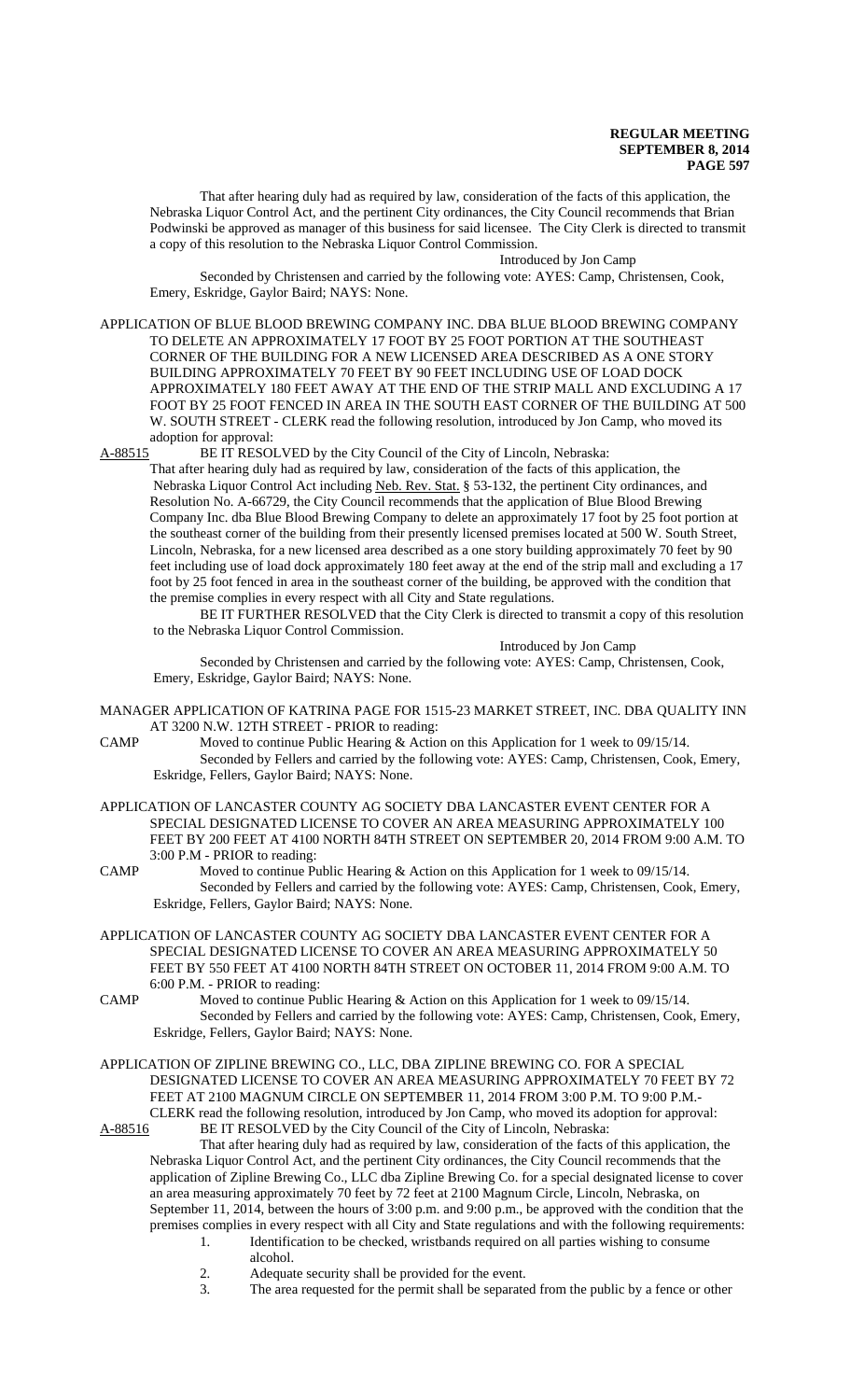means.

4. Responsible alcohol service practices shall be followed.

BE IT FURTHER RESOLVED the City Clerk is directed to transmit a copy of this resolution to the Nebraska Liquor Control Commission.

Introduced by Jon Camp

Seconded by Christensen and carried by the following vote: AYES: Camp, Christensen, Cook, Emery, Eskridge, Gaylor Baird; NAYS: None.

### **ORDINANCES - 2ND READING & RELATED RESOLUTIONS (as required)**

- APPROVING A REAL ESTATE SALES AGREEMENT FOR THE SALE OF APPROXIMATELY 9.37 ACRES OF SURPLUS PROPERTY GENERALLY LOCATED AT 2201 S. 84TH ST. TO THE LINCOLN HOUSING AUTHORITY. (RELATED ITEMS: 14-66, 14-65, 14-67, 14R-161) (6/23/14 - ACTION DELAYED FOR 2 WEEKS TO 7/14/14 W/ CONT'D P.H.) (7/14/14 - PUBLIC HEARING & ACTION DELAYED UNTIL 8/18/14, 7-0) (8/18/14 - PUBLIC HEARING & ACTION CONT'D UNTIL 9/8/14); CHANGE OF ZONE 14012 - APPLICATION OF THE LINCOLN HOUSING AUTHORITY FOR A CHANGE OF ZONE FROM R-1 RESIDENTIAL DISTRICT AND P PUBLIC USE DISTRICT TO R-3 RESIDENTIAL DISTRICT AND FROM R-1 RESIDENTIAL DISTRICT TO P PUBLIC USE DISTRICT
- ON PROPERTY GENERALLY LOCATED AT S. 84TH ST. AND SOUTH ST. (RELATED ITEMS: 14- 66, 14-65, 14-67, 14R-161) (6/23/14 - ACTION DELAYED FOR 2 WEEKS TO 7/14/14 W/ CONT'D P.H.) (7/14/14 - PUBLIC HEARING & ACTION DELAYED UNTIL 8/18/14, 7-0) (8/18/14 - PUBLIC HEARING & ACTION CONT'D UNTIL 9/8/14)
- SPECIAL PERMIT 14009 APPLICATION OF LINCOLN HOUSING AUTHORITY TO DEVELOP THE LINCOLN HOUSING AUTHORITY 84TH ST. SITE COMMUNITY UNIT PLAN FOR 72 DWELLING UNITS, WITH A REQUESTED WAIVER TO ALLOW MORE THAN 40 DWELLING UNITS ON A DEAD END STREET, ON PROPERTY GENERALLY LOCATED AT S. 84TH ST. AND SOUTH ST. (RELATED ITEMS: 14-66, 14-65, 14-67, 14R-161) (ACTION DATE 6/23/14) (6/23/14 - ACTION DELAYED FOR 2 WEEKS TO 7/14/14 W/ CONT'D P.H.) (7/14/14 - PUBLIC HEARING & ACTION DELAYED UNTIL 8/18/14, 7-0) (8/18/14 - PUBLIC HEARING & ACTION CONT'D UNTIL 9/8/14) **-** PRIOR to reading:
- COOK Moved to place Bills 14-65, 14-67, and 14R-161 on Pending, No Date Certain. Seconded by Christensen and carried by the following vote: AYES: Camp, Christensen, Cook, Eskridge, Fellers, Gaylor Baird; NAYS: None.

## **PUBLIC HEARING - RESOLUTIONS**

| ACCEPTING THE REPORT OF NEW AND PENDING CLAIMS AGAINST THE CITY AND APPROVING    |
|----------------------------------------------------------------------------------|
| DISPOSITION OF CLAIMS SET FORTH FOR THE PERIOD OF AUGUST 1 - 15, 2014 - PRIOR to |
| reading:                                                                         |

FELLERS Moved to approve the claim of Jack Sukovaty

Seconded by Camp and carried by the following vote: AYES: Camp, Christensen,

Cook, Emery, Eskridge, Fellers, Gaylor Baird; NAYS: None.

FELLERS Moved Motion to Amend #1 to amend Bill No. 14R-241 in the following manner: On line 14 the claim of Dee Herrington should be in the amount of \$1,382.62.

- CLERK Read the following resolution, introduced by Carl Eskridge, who moved its adoption:<br>A-88517 BE IT RESOLVED by the City Council of the City of Lincoln, Nebraska:
	- BE IT RESOLVED by the City Council of the City of Lincoln, Nebraska:

That the claims listed in the attached report, marked as Exhibit "A", dated August 18,

2014, of various new and pending tort claims filed against the City of Lincoln with the Office of the City Attorney or the Office of the City Clerk, as well as claims which have been disposed of, are hereby received as required by Neb. Rev. Stat. § 13-905 (Reissue 1997). The dispositions of claims by the Office of the City Attorney, as shown by the attached report, are hereby approved:

| <b>DENIED CLAIM</b>                 |           |            | ALLOWED/SETTLED CLAIMS |          |  |
|-------------------------------------|-----------|------------|------------------------|----------|--|
| MetLife a/s/o John & Linda Thompson |           | \$1,958.81 | Diane Carson           | \$284.21 |  |
| Christopher Deal                    |           | \$125.00   | Kenneth Turner         | \$500.00 |  |
| <b>Jack Sukovaty</b>                |           | \$496.23   | Deryl Morton           | \$133.50 |  |
| <b>Sharon Wilkins</b>               |           | \$85.00    | Tom Houchen            | \$100.00 |  |
| Dee Herrington                      | \$1382.60 | \$915.00   | <b>Charles DeVries</b> | \$209.45 |  |
| Mike Morey                          |           | \$915.35   | <b>Jack Sukovaty</b>   | \$496.23 |  |
| Nancy Mead                          |           | \$248.50   |                        |          |  |
| <b>Russell Smithson</b>             |           | $NAS^*$    |                        |          |  |
| Carol Womack                        |           | $NAS^*$    |                        |          |  |
| * No Amount Specified               |           |            |                        |          |  |

Introduced by Carl Eskridge

Seconded by Camp and carried by the following vote: AYES: Camp, Christensen, Cook, Emery, Eskridge, Fellers, Gaylor Baird; NAYS: None.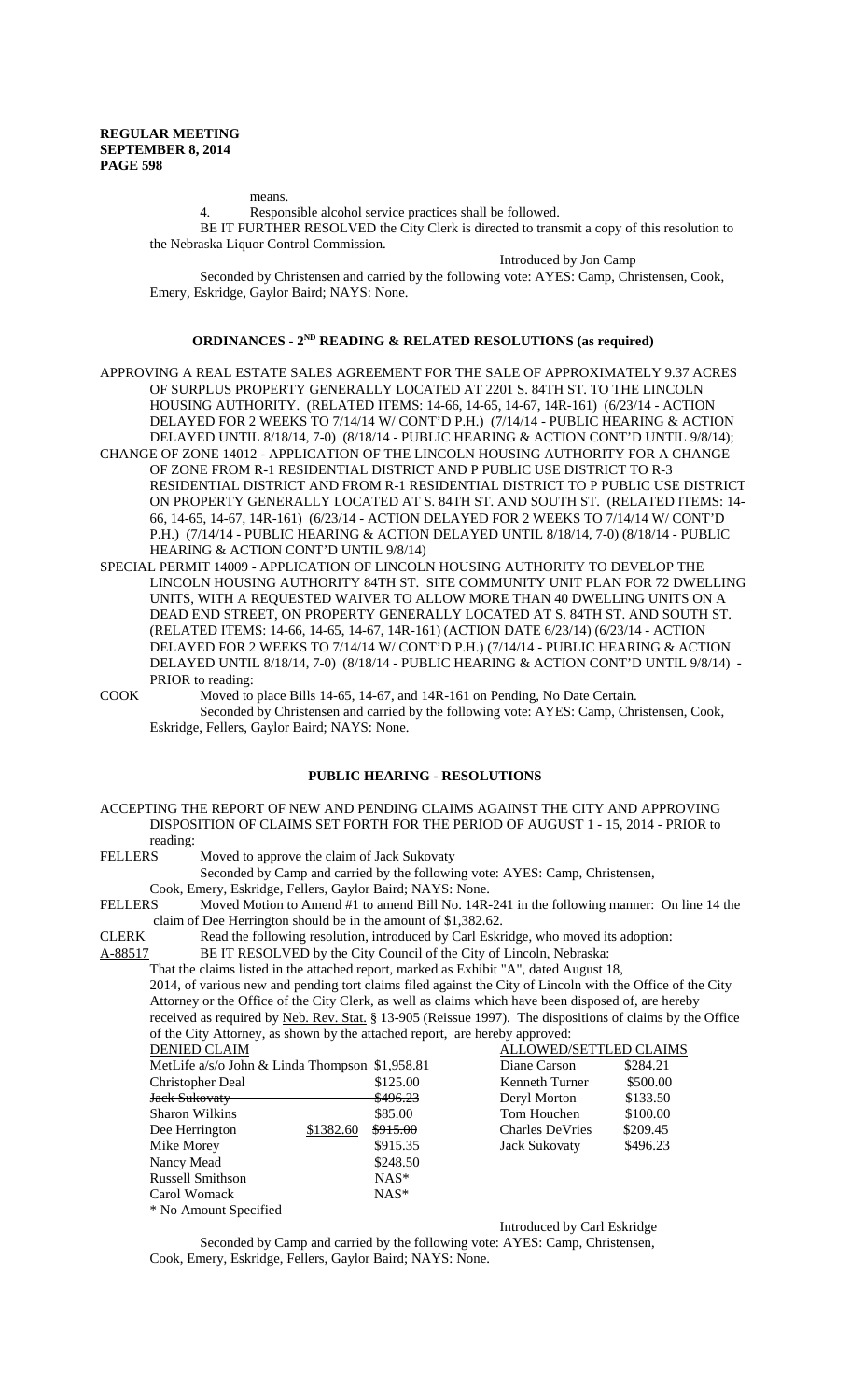COMP. PLAN CONFORMANCE 14017 - APPROVING AN AMENDMENT TO THE LINCOLN CENTER REDEVELOPMENT PLAN TO ADD THE "WESTERN SUPPLY BUILDING REDEVELOPMENT PROJECT" FOR THE REDEVELOPMENT OF THE VACANT WESTERN SUPPLY BUILDING AND GRAVEL PARKING LOT INTO A COMMERCIAL/OFFICE USE GENERALLY LOCATED AT 820 N STREET - CLERK read the following resolution, introduced by Carl Eskridge, who moved its adoption:<br>A-88518 WHEREAS, the City Council on October 22, 1984, adopted Resolution No. A-69713 finding an

WHEREAS, the City Council on October 22, 1984, adopted Resolution No. A-69713 finding an area generally bounded by "R" Street, 17th Street, "F" Street, and 7th Street to be blighted, and on October 19, 1987, adopted Resolution No. A-71701 finding said area to be blighted and substandard as defined in the Nebraska Community Development Law (Neb.Rev. Stat. § 18-2101, et seq. as amended) and in need of redevelopment; and

WHEREAS, The City Council has previously adopted the Lincoln Center Redevelopment Plan (hereinafter the "Plan") including plans for various redevelopment projects within said area in accordance with the requirements and procedures of the Nebraska Community Development Law; and now desires to modify said plan by establishing the "Western Supply Building Redevelopment Project" for the redevelopment of a vacant building and gravel parking lot on property generally located at 820 N Street; and

WHEREAS, the Director of the Urban Development Department has filed with the City Clerk modifications to the Redevelopment Plan contained in the document entitled the "Western Supply Building Redevelopment Project" which is attached hereto, marked as Attachment "A", and made a part hereof by reference, and has reviewed said plan and has found that it meets the conditions set forth in Neb. Rev. Stat. § 18-2113 (Reissue 2007); and

WHEREAS, on July 25, 2014, a notice of public hearing was mailed postage prepaid to all registered neighborhood associations located in whole or in part within one mile radius of the area to be redeveloped setting forth the time, date, place and purpose of the public hearing to be held on August 6, 2014 before the Lincoln City - Lancaster County Planning Commission regarding the proposed amendments to the Redevelopment Plan to add the Western Supply Building Redevelopment Project, a copy of said notice and list of said registered neighborhood associations having been attached hereto as Attachment "B" and "C" respectively; and

WHEREAS, the proposed Amendments to the Lincoln Center Redevelopment Plan to add the Western Supply Building Redevelopment Project were submitted to the Lincoln-Lancaster County Planning Commission for review and recommendations, and on August 6, 2014 the Lincoln-Lancaster County Planning Commission held a public hearing relating to the Plan Amendments and found the Plan Amendments to be in conformance with the Comprehensive Plan and recommended approval thereof; and WHEREAS, on August 15, 2014 a notice of public hearing was mailed postage prepaid to the foregoing registered neighborhood associations setting forth the time, date, place, and purpose of the public hearing before the City Council to be held on September 8, 2014, regarding the proposed amendments to the Redevelopment Plan to add the Western Supply Building Redevelopment Project, a copy of said notice having been attached hereto as Attachment "D"; and

WHEREAS, on August 15, 2014 and August 22, 2014 a Notice of Public Hearing was published in the Lincoln Journal Star newspaper, setting the time, date, place and purpose of the public hearing to be held on September 8, 2014 regarding the proposed amendments to the Redevelopment Plan and to add the Western Supply Building Redevelopment Project for said blighted and substandard area, a copy of such notice having been attached hereto and marked as Attachment "E"; and

WHEREAS, on September 8, 2014 in the City Council chambers of the County-City Building, 555 South 10th Street, Lincoln, Nebraska, the City Council held a public hearing relating to the proposed modifications to the Redevelopment Plan and all interested parties were afforded at such public hearing a reasonable opportunity to express their views respecting said proposed modifications to the redevelopment plan; and

WHEREAS, the City Council has duly considered all statements made and materials submitted relating to said proposed modifications to the redevelopment plan.

NOW, THEREFORE, IT IS FOUND AND DETERMINED by the City Council of the City of Lincoln, Nebraska as follows:

1. That the Western Supply Building Redevelopment Project is described in sufficient detail and is designed with the general purpose of accomplishing a coordinated, adjusted and harmonious development of the City and its environs which will promote the general health, safety and welfare, sound design and arrangement, the wise and efficient expenditure of public funds, and the prevention of the recurrence of unsanitary or unsafe dwelling accommodations or conditions of blight.

2. That incorporating the Western Supply Building Redevelopment Project into the Redevelopment Plan is feasible and in conformity with the general plan for the development of the City of Lincoln as a whole and said Plan is in conformity with the legislative declarations and determinations set forth in the Community Development Law.

3. That the substandard and blighted conditions in the Western Supply Building Redevelopment Project Area are beyond remedy and control solely by regulatory process and the exercise of police power and cannot be dealt with effectively by the ordinary operations or private enterprise without the aids provided by the Community Development law, specifically including Tax Increment Financing.

4. That elimination of said substandard and blighted conditions under the authority of the Community Development Law is found to be a public purpose and in the public interest.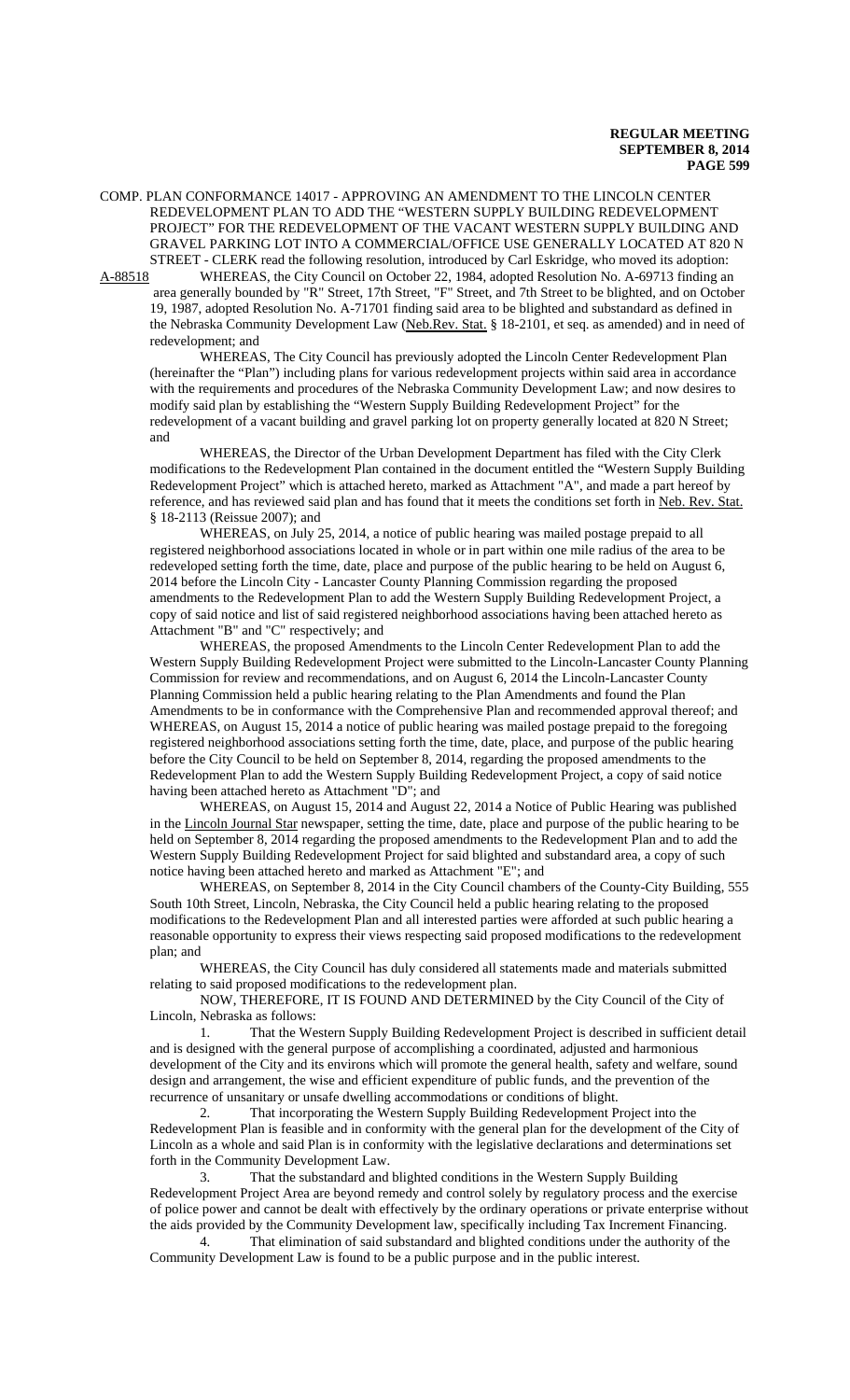5. That the Western Supply Building Redevelopment Project would not be economically feasible without the use of tax-increment financing.

6. That the costs and benefits of the redevelopment activities, including costs and benefits to other affected political subdivisions, the economy of the community, and the demand for public and private services have been analyzed by the City Council as the governing body for the City of Lincoln and have been found to be in the long-term best interest of the City of Lincoln.

NOW, THEREFORE, BE IT RESOLVED by the City Council of the City of Lincoln, Nebraska: 1. That the document attached hereto as Attachment "A" adding the Western Supply Building Redevelopment Project to the Lincoln Center Redevelopment Plan, is hereby accepted and approved by the City Council as the governing body for the City of Lincoln.

2. That the Urban Development Director, or his authorized representative, is hereby authorized and directed to take all steps necessary to implement the provisions of said Redevelopment Plan as they relate to the above-described modifications.

3. That the Western Supply Building Redevelopment Project Area as described and depicted in the Plan Amendment is the Redevelopment Project Area comprising the property to be included in the area subject to the tax increment provision authorized in the Nebraska Community Development Law.

4. That the Finance Director is hereby authorized and directed to cause to be drafted and submitted to the City Council any appropriate ordinances and documents needed for the authorization to provide necessary funds including Community Improvement Financing in accordance with the Community Development Law to finance related necessary and appropriate public acquisitions, improvements and other activities set forth in said Plan Amendment to the Lincoln Center Redevelopment Plan.

Introduced by Carl Eskridge

Seconded by Christensen and carried by the following vote: AYES: Christensen, Cook, Emery, Eskridge, Fellers, Gaylor Baird; NAYS: None; ABSTAIN: Camp.

## APPROVING AN INTERAGENCY AGREEMENT BETWEEN THE STATE OF NEBRASKA DEPARTMENT OF MOTOR VEHICLES AND THE CITY OF LINCOLN URBAN DEVELOPMENT DEPARTMENT/ PARKING SERVICES DIVISION FOR LIMITED INQUIRY-ONLY ACCESS TO MOTOR VEHICLE RECORDS - CLERK read the following resolution introduced by Carl Eskridge who moved its adoption:

A-88519 BE IT RESOLVED by the City Council of the City of Lincoln, Nebraska:

That the two year extension of the Interagency Agreement between the City of Lincoln, Parking Services Division, and the Nebraska Department of Motor Vehicles for limited inquiry-only access to motor vehicle records, upon the terms and conditions set forth in said Interagency Agreement, a copy of which is attached hereto marked as Attachment "A" and made a part hereof by reference, is hereby accepted and approved and the Mayor is authorized to execute said Interagency Agreement on behalf of the City. The City Clerk is directed to send an executed copy of the Interagency Agreement to Dallas McGee, Urban Development Department, for transmittal to the Nebraska Department of Motor Vehicles.

Introduced by Carl Eskridge

Seconded by Christensen and carried by the following vote: AYES: Camp, Christensen, Cook, Emery, Eskridge, Fellers, Gaylor Baird; NAYS: None.

## **ORDINANCES - 3RD READING & RELATED RESOLUTIONS (as required)**

VACATION 14004 - VACATING WEST PROSPECTOR COURT AND PORTIONS OF SPEEDWAY CIRCLE, HILL STREET, AND SOUTH 1ST STREET, GENERALLY LOCATED NEAR SOUTH 1ST STREET, SOUTH OF VAN DORN STREET - CLERK read an ordinance, introduced by Jonathan Cook, vacating West Prospector Court and portions of Speedway Circle, Hill Street, and South 1st Street, generally located near South 1st Street, south of Van Dorn Street and retaining title thereto in the City of Lincoln, Lancaster County, Nebraska, the third time.

COOK Moved to pass the ordinance as read.

Seconded by Christensen and carried by the following vote: AYES: Camp, Christensen, Cook, Emery, Eskridge, Fellers, Gaylor Baird; NAYS: None.

The ordinance, being numbered **20089**, is recorded in Ordinance Book 28, Page

CHANGE OF ZONE NO. 12018A - APPLICATION OF STALLION VENTURES, LLC TO AMEND THE HOLDREGE/IDYLWILD REDEVELOPMENT PLANNED UNIT DEVELOPMENT TO INCREASE THE ALLOWABLE DWELLING UNITS FROM 40 TO 60 AND TO DECREASE THE COMMERCIAL FLOOR AREA FROM 66,000 SQ. FT. TO 27,750 SQ. FT., ON PROPERTY GENERALLY LOCATED AT HOLDREGE STREET AND IDYLWILD DRIVE - CLERK read an ordinance, introduced by Jonathan Cook, amending Holdrege/Idylwild Planned Unit Development on property generally located at Holdrege Street and Idylwild Drive and legally described on Attachment "A" attached hereto to increase the allowable dwelling units from 40 to 60 and to decrease the commercial floor area from 66,000 sq. ft. to 27,750 sq. ft., the third time.

COOK Moved to pass the ordinance as read.

Seconded by Christensen and carried by the following vote: AYES: Camp, Christensen, Cook, Emery, Eskridge, Fellers, Gaylor Baird; NAYS: None.

The ordinance, being numbered **20090**, is recorded in Ordinance Book 28, Page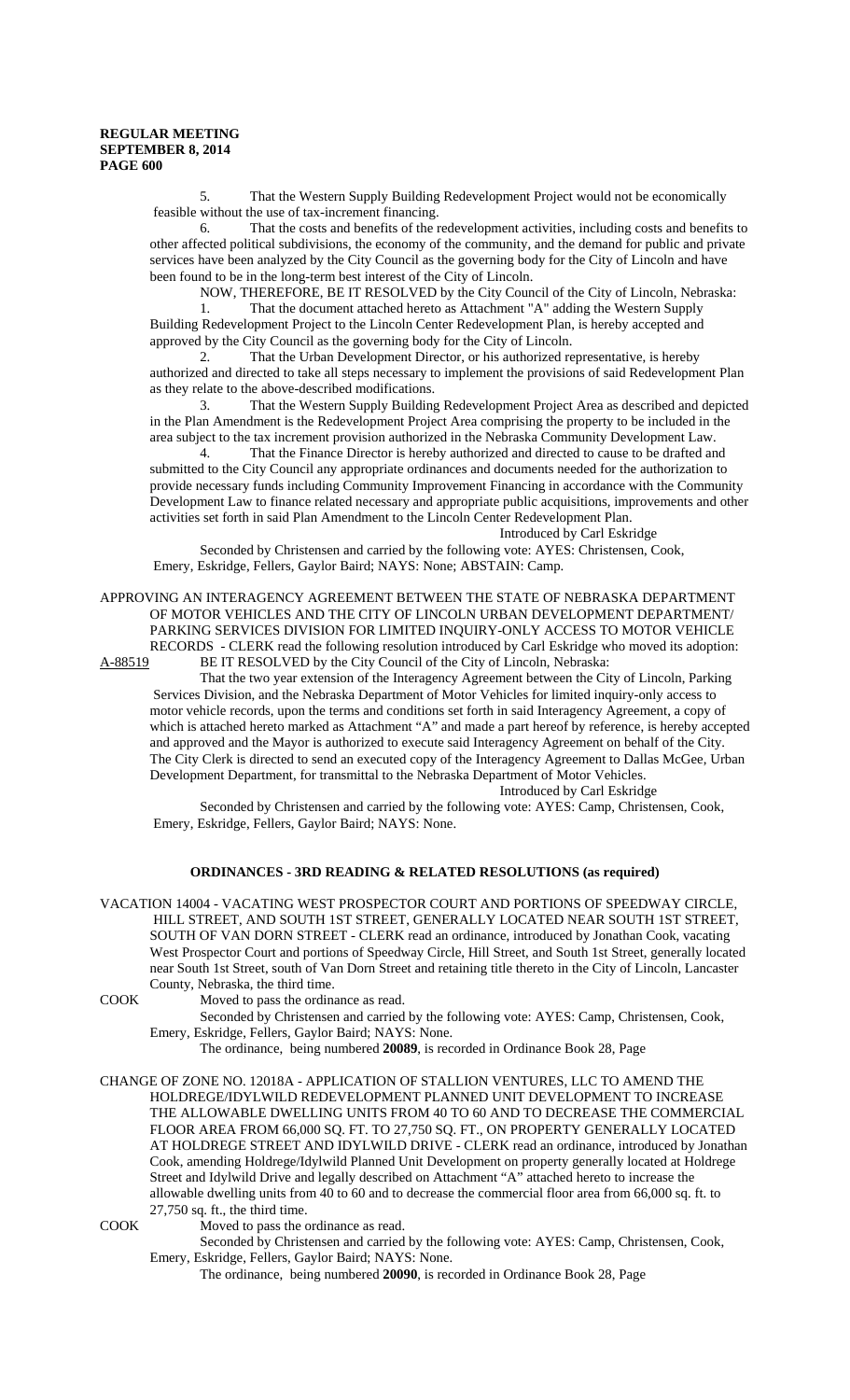## **RESOLUTIONS - FOR ACTION ONLY**

APPROVING THE UPDATED FEES ASSOCIATED WITH LINCOLN MUNICIPAL CODE CHAPTER 5.41 SALVAGE, RECYCLING, AND COMPOSTING OPERATIONS, INCLUDING SALVAGE OPERATIONS, RECYCLING PROCESSING CENTER OPERATIONS, RECYCLING CENTER OPERATIONS, RECYCLABLES DROP-OFF OPERATIONS AND COMMERCIAL COMPOSTING OPERATIONS (ACTION DATE: 9/8/14) **-** CLERK read the following resolution, introduced by Jon Camp, who moved its adoption:

A-88520 WHEREAS, the City Council is authorized under Chapter 5.41 of the Lincoln Municipal Code to establish and revise fees which the City may charge for permits for Salvage, Recycling, and Composting Operations; and WHEREAS, the Health Director has re-evaluated the estimated costs and available resources to administer, operate, and enforce LMC Chapter 5.41 Salvage, Recycling and Composting Operations and has determined that certain revisions are appropriate; and

WHEREAS, the Lincoln-Lancaster County Board of Health has reviewed the proposed fees and recommends their adoption; and WHEREAS, the proposed fees are before the City Council for its consideration and approval.

NOW, THEREFORE, BE IT RESOLVED by the City Council of Lincoln, Nebraska: Commencing on the effective date of this resolution, the following schedule of costs for fees shall be as follows:

#### **SCHEDULE OF COSTS FOR SEPTEMBER 1, 2014 TO AUGUST 31, 2015**

Salvage, Recycling and Composting Operations Permit; Fee. Each applicant shall pay a permit fee as required by LMC § 5.41.050 as follows:

(1) Salvage Operations  $\frac{$55.00}{$60.00}$ 

| (2) Recycling Processing Center Operations                        | \$45.00 \$50.00 |
|-------------------------------------------------------------------|-----------------|
| (3) Recycling Center Operations                                   | \$45.00 \$50.00 |
| (4) Recyclables Drop-off Operations                               | No Charge       |
| (5) Commercial Composting Operations                              | \$55.00 \$60.00 |
| <b>SCHEDULE OF COSTS FOR SEPTEMBER 1, 2015 TO AUGUST 31, 2016</b> |                 |
|                                                                   |                 |

Salvage, Recycling and Composting Operations Permit; Fee.

| Each applicant shall pay a permit fee as required by LMC $\S$ 5.41.050 as follows: |         |
|------------------------------------------------------------------------------------|---------|
| (1) Salvage Operations                                                             | \$60.00 |
| (2) Recycling Processing Center Operations                                         | \$50.00 |

- 
- (3) Recycling Center Operations \$50.00<br>
(4) Recyclables Drop-off Operations No Charge
- (4) Recyclables Drop-off Operations No Charge No Charge No Charge S60.00

 $(5)$  Commercial Composting Operations

Introduced by Jon Camp

Seconded by Fellers and carried by the following vote: AYES: Camp, Christensen, Cook, Emery, Eskridge, Fellers, Gaylor Baird; NAYS: None.

APPROVING THE UPDATED FEES ASSOCIATED WITH LINCOLN MUNICIPAL CODE CHAPTER 8.06 AIR POLLUTION, INCLUDING OPEN BURNING PERMITS (ACTION DATE: 9/8/14) - CLERK read the following resolution, introduced by Jon Camp, who moved its adoption:

A-88521 WHEREAS, the City Council is authorized under Chapter 8.06 of the Lincoln Municipal Code to establish and revise fees which the City may charge for burn permits; and

WHEREAS, the Health Director has re-evaluated the estimated costs and available resources to administer, operate and enforce LMC Chapter 8.06 Air Pollution and has determined that certain revisions are appropriate; and

WHEREAS, the Lincoln-Lancaster County Board of Health has reviewed the proposed fees and recommends their adoption; and

WHEREAS, the proposed fees are before the City Council for its consideration and approval. NOW, THEREFORE, BE IT RESOLVED by the City Council of Lincoln, Nebraska:

Commencing on the effective date of this resolution, the schedule of costs for fees shall be as follows: **SCHEDULE OF COSTS FOR SEPTEMBER 1, 2014 TO AUGUST 31, 2015**

#### **Open Burning Permit Fee**

The fee for an open burning permit for industrial or commercial businesses as authorized by LMC § 8.06.145 shall be as follows:

\$140.00 \$145.00 per day on which burning is to take place.

## **SCHEDULE OF COSTS FOR SEPTEMBER 1, 2015 TO AUGUST 31, 2016 Open Burning Permit Fee**

The fee for an open burning permit for industrial or commercial businesses as authorized by LMC § 8.06.145 shall be as follows:

\$145.00 \$150.00 per day on which burning is to take place.

Introduced by Jon Camp

Seconded by Christensen, and carried by the following vote; AYES: Camp, Christensen, Cook, Emery Eskridge, Fellers, Gaylor Baird; NAYS: None.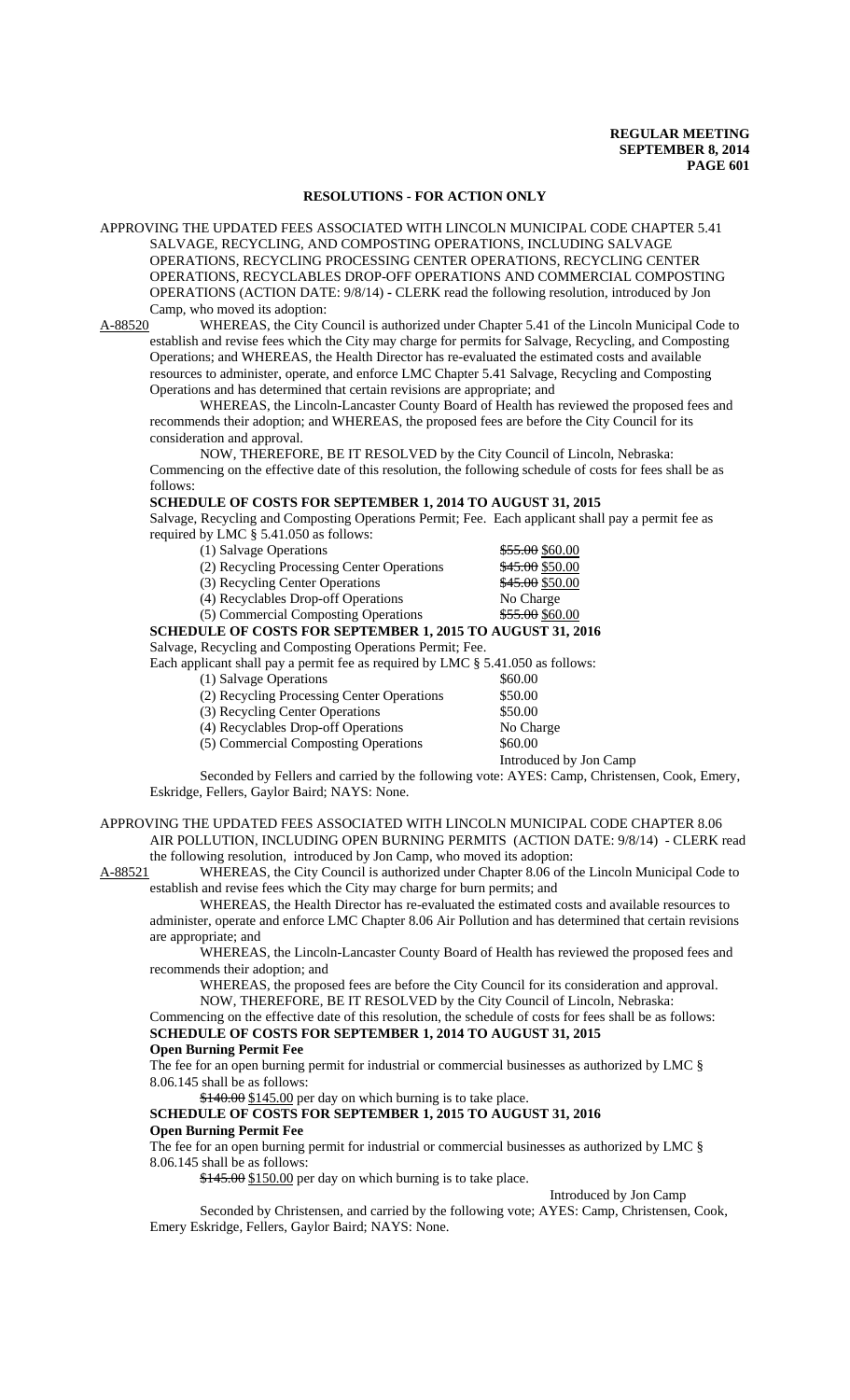APPROVING THE UPDATED FEES ASSOCIATED WITH LINCOLN MUNICIPAL CODE CHAPTER 8.08 BODY ART ESTABLISHMENTS, INCLUDING BODY ART ESTABLISHMENT PERMITS, BODY ART PRACTITIONER PERMITS, AND REINSTATEMENT FEES. (Action Date: 9/8/14) - CLERK read the following resolution, introduced by Jon Camp, who moved its adoption:<br>A-88522 WHEREAS, the City Council is authorized under Chapter 8.08 of the Li

WHEREAS, the City Council is authorized under Chapter 8.08 of the Lincoln Municipal Code to establish and revise fees which the City may charge for body art establishments and body art practitioners; and

WHEREAS, the Health Director has re-evaluated the estimated costs and available resources to administer, operate, and enforce LMC Chapter 8.08 Body Art Establishments and has determined that certain revisions are appropriate; and

WHEREAS, the Lincoln-Lancaster County Board of Health has reviewed the proposed fees and recommends their adoption; and

WHEREAS, the proposed fees are before the City Council for its consideration and approval. NOW, THEREFORE, BE IT RESOLVED by the City Council of Lincoln, Nebraska: Commencing on the effective date of this resolution, the schedule of costs for fees shall be as follows:

**SCHEDULE OF COSTS FOR SEPTEMBER 1, 2014 TO AUGUST 31, 2015**

## **8.08.060 Body Art Establishment; Permit Fees**

The fee for a body art establishment permit shall be as follows:

Body Art Establishment Initial Renewal One (1) to five (5) stations  $\frac{$390.00}{$165.00}$   $\frac{$260.00}{$120.00}$  Each additional five (5) stations  $\frac{$160.00}{$165.00}$   $\frac{$270.00}{$125.00}$ Each additional five  $(5)$  stations

**8.08.150 Body Art Practitioner Permit; Fees**

The fee for a body art practitioner permit shall be as follows:

| Initial Fee | <del>\$80.00</del> \$85.00 |  |
|-------------|----------------------------|--|
| Renewal Fee | \$45.00                    |  |

### **Body Art Establishment or Practitioner Suspended Permit; Reinstatement Fee.**

Any person eligible for reinstatement as provided in Section 8.08.240, shall pay a reinstatement fee of \$195 \$200 for a body art establishment permit and \$40 \$45 for a practitioner permit in addition to any other applicable fees.

**SCHEDULE OF COSTS FOR SEPTEMBER 1, 2015 TO AUGUST 31, 2016**

**8.08.060 Body Art Establishment; Permit Fees**

The fee for a body art establishment permit shall be as follows:

| Body Art Establishment            | Initial                      | Renewal                      |
|-----------------------------------|------------------------------|------------------------------|
| One $(1)$ to five $(5)$ stations  | <del>\$400.00</del> \$410.00 | <del>\$270.00</del> \$280.00 |
| Each additional five (5) stations | <del>\$165.00</del> \$170.00 | <del>\$125.00</del> \$130.00 |
| $0.00170 \mu$ i in                |                              |                              |

**8.08.150 Body Art Practitioner Permit; Fees**

applicable fees.

The fee for a body art practitioner permit shall be as follows:

Initial Fee  $\frac{$85.00}{$90.00}$ 

Renewal Fee  $\frac{$45.00}{$50.00}$ 

**Body Art Establishment or Practitioner Suspended Permit; Reinstatement Fee.** Any person eligible for reinstatement as provided in Section 8.08.240, shall pay a reinstatement fee of  $200$ \$205 for a body art establishment permit and \$45 \$50 for a practitioner permit in addition to any other

Introduced by Jon Camp

Seconded by Christensen, and carried by the following vote; AYES: Camp, Christensen, Cook, Emery Eskridge, Fellers, Gaylor Baird; NAYS: None.

APPROVING THE UPDATED FEES ASSOCIATED WITH LINCOLN MUNICIPAL CODE CHAPTER 8.14 CHILD CARE PROGRAMS, INCLUDING PLAN REVIEW FOR NEW PROGRAMS, FEE FOR CERTIFICATE OF COMPLIANCE (INITIAL AND RENEWAL), AND SUSPENDED CERTIFICATE OF COMPLIANCE REINSTATEMENT FEE. (ACTION DATE: 9/8/14) - CLERK read the following resolution, introduced by Jon Camp, who moved its adoption:

A-88523 WHEREAS, the City Council is authorized under Chapter 8.14 of the Lincoln Municipal Code to establish and revise fees which the City may charge for child care programs; and

WHEREAS, the Health Director has re-evaluated the estimated costs and available resources to administer, operate, and enforce LMC Chapter 8.14 Child Care Programs and has determined that certain revisions are appropriate; and

WHEREAS, the Lincoln-Lancaster County Board of Health has reviewed the proposed fees and recommends their adoption; and

WHEREAS, the proposed fees are before the City Council for its consideration and approval. NOW, THEREFORE, BE IT RESOLVED by the City Council of Lincoln, Nebraska:

Commencing on the effective date of this resolution, the schedule of costs for fees shall be as follows:

**SCHEDULE OF COSTS FOR SEPTEMBER 1, 2014 TO AUGUST 31, 2015 8.14.037 Plan Review and Certificate of Compliance Fees**

The following fees are required:

Plan review for new, remodeled or relocated child care programs \$115.00 \$120.00 Fee for certificate of compliance (initial or renewal)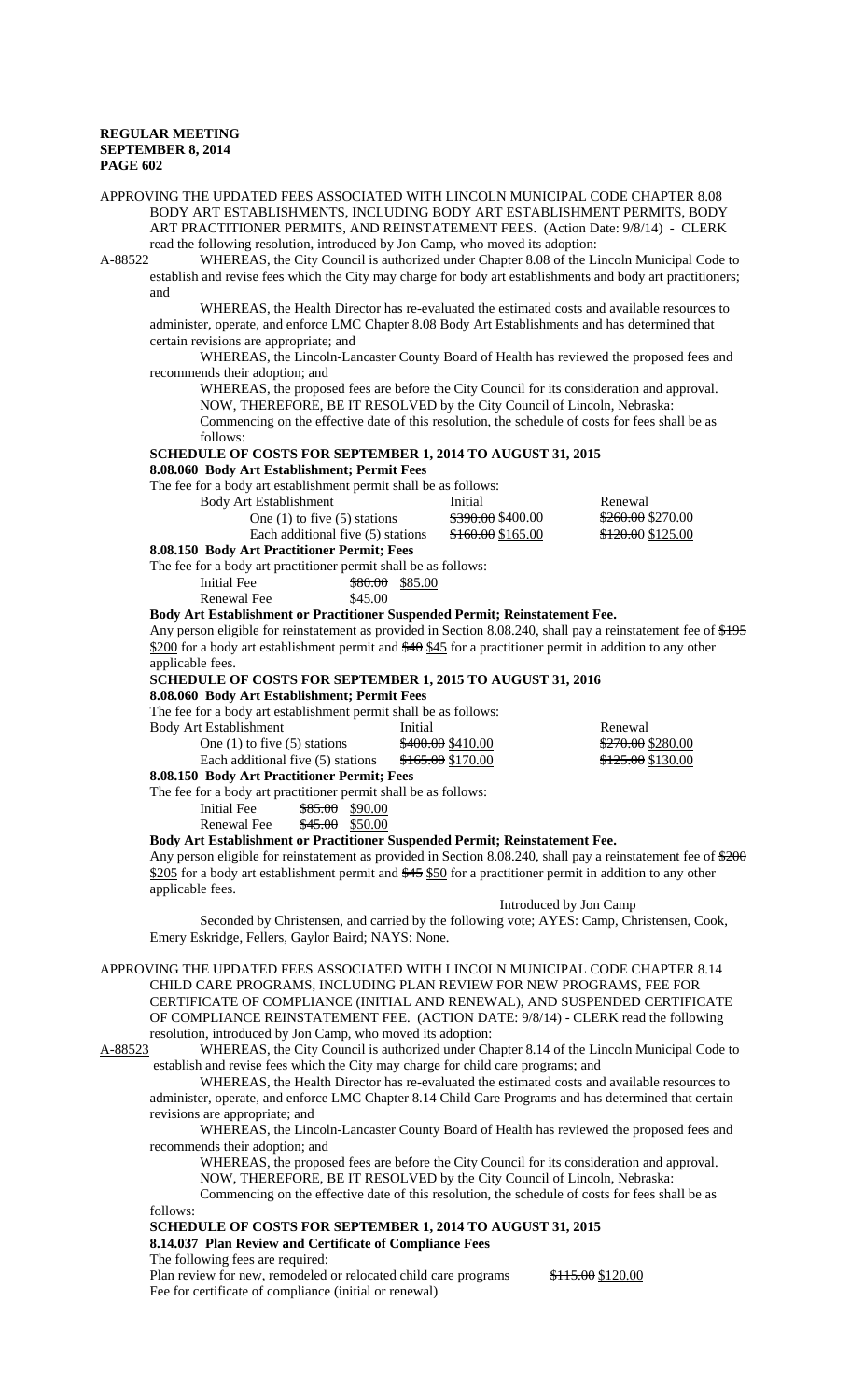| School-age child care program                       | \$115.00 \$120.00 |
|-----------------------------------------------------|-------------------|
| All other child care programs:                      |                   |
| Providing care for less than four hours per day     | \$115.00 \$120.00 |
| Providing care for four or more hours per day with: |                   |
| 50 or less children                                 | \$145.00 \$150.00 |
| 51 to 100 children                                  | \$170.00 \$175.00 |
| 101 or more children                                | \$200.00 \$205.00 |

**8.14.150 Suspended Certificate of Compliance; Reinstatement Fee** Any operator eligible for reinstatement as provided in this section, shall pay a reinstatement fee of \$115

\$120 in addition to any other applicable fees.

**SCHEDULE OF COSTS FOR SEPTEMBER 1, 2015 TO AUGUST 31, 2016 8.14.037 Plan Review and Certificate of Compliance Fees**

The following fees are required:

| The Tono wing Tees are required.                                          |                   |
|---------------------------------------------------------------------------|-------------------|
| Plan review for new, remodeled or relocated child care programs           | \$120.00 \$125.00 |
| Fee for certificate of compliance (initial or renewal)                    |                   |
| School-age child care program                                             | \$120.00 \$125.00 |
| All other child care programs:                                            |                   |
| Providing care for less than four hours per day                           | \$120.00 \$125.00 |
| Providing care for four or more hours per day with:                       |                   |
| 50 or less children                                                       | \$150.00 \$155.00 |
| 51 to 100 children                                                        | \$175.00 \$180.00 |
| 101 or more children                                                      | \$205.00 \$210.00 |
| The number of children shall be based on licensing capacity if applicable |                   |

The number of children shall be based on licensing capacity, if applicable.

**8.14.150 Suspended Certificate of Compliance; Reinstatement Fee**. Any operator eligible for reinstatement as provided in this section, shall pay a reinstatement fee of \$120 \$125 in addition to any other applicable fees.

Introduced by Jon Camp

Seconded by Christensen, and carried by the following vote; AYES: Camp, Christensen, Cook, Emery Eskridge, Fellers, Gaylor Baird; NAYS: None.

### APPROVING THE UPDATED FEES ASSOCIATED WITH LINCOLN MUNICIPAL CODE CHAPTER 8.20 LINCOLN FOOD CODE, INCLUDING FOOD ESTABLISHMENT PERMITS, MOBILE FOOD UNITS, FOOD CATERING SERVICES, TEMPORARY FOOD ESTABLISHMENTS, REINSTATEMENT FEES, FOOD HANDLER AND FOOD MANAGER PERMIT FEES (ACTION DATE: 9/8/14) - CLERK read the following resolution, introduced by Jon Camp, who moved its adoption:

A-88524 WHEREAS, the City Council is authorized under Chapter 8.20 of the Lincoln Municipal Code to establish and revise fees which the City may charge for food establishments permits, reinstatement fees, food handler permits, and food manager permits; and

WHEREAS, the Health Director has re-evaluated the estimated costs and available resources t administer, operate, and enforce LMC Chapter 8.20 Lincoln Food Code and has determined that certain revisions are appropriate; and

WHEREAS, the Lincoln-Lancaster County Board of Health has reviewed the proposed fees and recommends their adoption; and

WHEREAS, the proposed fees are before the City Council for its consideration and approval.

NOW, THEREFORE, BE IT RESOLVED by the City Council of Lincoln, Nebraska: Commencing on the effective date of this resolution, the following schedule of costs for fees shall be as follows:

# **SCHEDULE OF COSTS FOR SEPTEMBER 1, 2014 TO AUGUST 31, 2015**

**8.20.150 Food Establishment; Permit Fees**

Any person who secures a food establishment permit under the Lincoln Food Code shall pay the appropriate fee as follows:

| (1) | Food Establishment:                       |          |          |  |  |  |  |
|-----|-------------------------------------------|----------|----------|--|--|--|--|
|     | Food establishment -- new permit          | \$495.00 | \$510.00 |  |  |  |  |
|     | Food establishment -- renewal             | \$340.00 | \$350.00 |  |  |  |  |
|     | Each additional food preparation facility |          |          |  |  |  |  |
|     | (new or renewal)                          | \$155.00 | \$160.00 |  |  |  |  |
| (2) | Mobile Food Unit:                         |          |          |  |  |  |  |
|     | New or renewal as additional facility     | \$155.00 | \$160.00 |  |  |  |  |
| (3) | Food Catering Services:                   |          |          |  |  |  |  |

Operating as an additional food preparation facility to an approved food establishment: New or renewal \$155.00 \$160.00

(4) Temporary Food Establishment:

| (a) | Operating for a single event not to exceed fourteen consecutive days                                                                                                                                                                                                          |          |          |
|-----|-------------------------------------------------------------------------------------------------------------------------------------------------------------------------------------------------------------------------------------------------------------------------------|----------|----------|
|     | Temporary food establishment                                                                                                                                                                                                                                                  | \$140.00 | \$145.00 |
|     | With a related food establishment                                                                                                                                                                                                                                             | \$70.00  |          |
|     | Nonprofit organization                                                                                                                                                                                                                                                        | \$70.00  |          |
|     | $\bigcap_{i=1}^{n}$ , and it is a set of $\bigcap_{i=1}^{n}$ . The set of $\bigcap_{i=1}^{n}$ is a set of $\bigcap_{i=1}^{n}$ . The set of $\bigcap_{i=1}^{n}$ is a set of $\bigcap_{i=1}^{n}$ . In the set of $\bigcap_{i=1}^{n}$ is a set of $\bigcap_{i=1}^{n}$ . In the s |          |          |

(b) Operating annually for more than one single event not to exceed fourteen consecutive days Temporary food establishment  $\frac{$420.00}{$420.00}$  \$430.00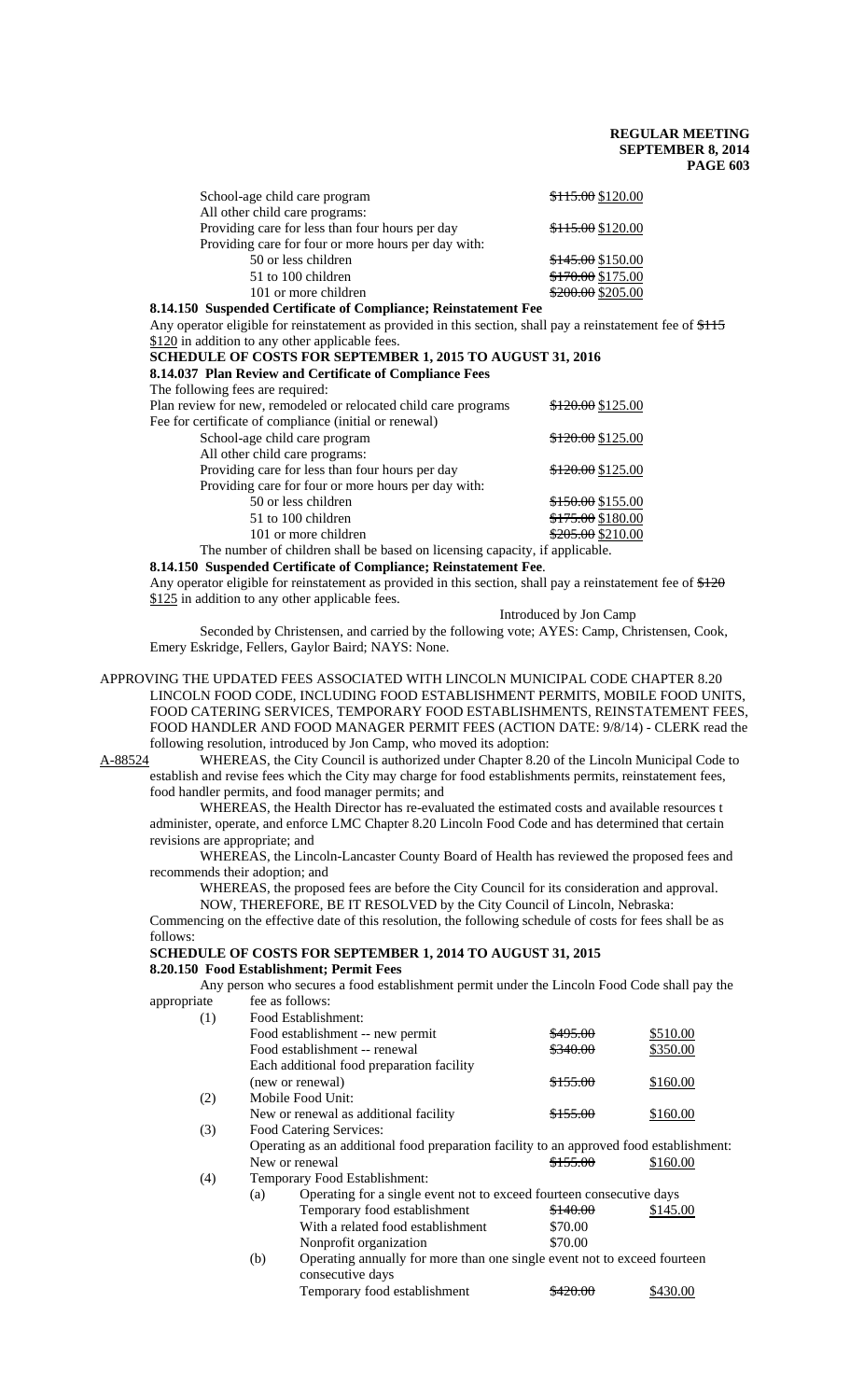|                                      |     |                  | Non-Profit Organization                                                                                         | <del>\$210.00</del> | \$215.00 |
|--------------------------------------|-----|------------------|-----------------------------------------------------------------------------------------------------------------|---------------------|----------|
|                                      |     | (c)              | Operating as an additional food preparation facility to an approved food                                        |                     |          |
|                                      |     |                  | establishment                                                                                                   |                     |          |
|                                      |     |                  | New or renewal                                                                                                  | <del>\$155.00</del> | \$160.00 |
|                                      |     | (5)              | Event Market:                                                                                                   |                     |          |
|                                      |     |                  | One to five vendors                                                                                             | \$155.00            | \$160.00 |
|                                      |     |                  | Each additional five vendors                                                                                    | <del>\$155.00</del> | \$160.00 |
|                                      | (6) |                  | Farmer's Market:                                                                                                |                     |          |
|                                      |     | <b>Basic Fee</b> |                                                                                                                 | \$85.00             |          |
|                                      |     |                  | Plus: Vendor fee for each vendor selling foods other than fruits,                                               |                     |          |
|                                      |     |                  | vegetables, and products permitted by the Nebraska Department of                                                |                     |          |
|                                      |     | Agriculture      |                                                                                                                 | \$20.00             |          |
| 8.20.170 Reinstatement Fee           |     |                  |                                                                                                                 |                     |          |
|                                      |     |                  | Any person eligible for reinstatement as provided within the Lincoln Food Code shall pay a reinstatement        |                     |          |
|                                      |     |                  | fee of $250$ $260$ in addition to any other applicable fees. The Health Director shall not reinstate the permit |                     |          |
| until the reinstatement fee is paid. |     |                  |                                                                                                                 |                     |          |
|                                      |     |                  | 8.20.230 Food Handler and Food Manager Permit Fees                                                              |                     |          |
| (a)                                  |     |                  | Any person who secures a food handler or food manager permit under the Lincoln Food                             |                     |          |
|                                      |     |                  | Code shall pay the appropriate fee as follows:                                                                  |                     |          |
|                                      | (1) |                  |                                                                                                                 |                     |          |
|                                      | (2) |                  | Restricted/Shift Food Manager Permit Fee \$ 20.00                                                               |                     |          |
|                                      | (3) |                  | Food Protection Manager Permit Fee \$ 30.00                                                                     |                     |          |
|                                      |     |                  | SCHEDULE OF COSTS FOR SEPTEMBER 1, 2015 TO AUGUST 31, 2016                                                      |                     |          |
|                                      |     |                  | 8.20.150 Food Establishment; Permit Fees                                                                        |                     |          |
|                                      |     |                  |                                                                                                                 |                     |          |

(a) Any person who secures a food establishment permit under the Lincoln Food Code shall pay the appropriate fee as follows:

| (1) | Food Establishment:                                                                     |                     |          |  |  |  |  |
|-----|-----------------------------------------------------------------------------------------|---------------------|----------|--|--|--|--|
|     | Food establishment -- new permit                                                        | <del>\$510.00</del> | \$525.00 |  |  |  |  |
|     | Food establishment -- renewal                                                           | <del>\$350.00</del> | \$360.00 |  |  |  |  |
|     | Each additional food preparation facility                                               |                     |          |  |  |  |  |
|     | (new or renewal)                                                                        | <del>\$160.00</del> | \$165.00 |  |  |  |  |
| (2) | Mobile Food Unit:                                                                       |                     |          |  |  |  |  |
|     | New or renewal as additional facility                                                   | \$160.00            | \$165.00 |  |  |  |  |
| (3) | Food Catering Services:                                                                 |                     |          |  |  |  |  |
|     | Operating as an additional food preparation facility to an approved food establishment: |                     |          |  |  |  |  |
|     | New or renewal                                                                          | \$160.00            | \$165.00 |  |  |  |  |
| (4) | Temporary Food Establishment:                                                           |                     |          |  |  |  |  |
|     | Operating for a single event not to exceed fourteen consecutive days<br>(a)             |                     |          |  |  |  |  |
|     | Temporary food establishment                                                            | \$145.00            | \$150.00 |  |  |  |  |
|     | With a related food establishment                                                       | \$70.00             | \$75.00  |  |  |  |  |
|     | Nonprofit organization                                                                  | \$70.00             | \$75.00  |  |  |  |  |
|     | (b)<br>Operating annually for more than one single event not to exceed fourteen         |                     |          |  |  |  |  |
|     | consecutive days                                                                        |                     |          |  |  |  |  |
|     | Temporary food establishment                                                            | \$430.00            | \$440.00 |  |  |  |  |
|     | Non-Profit Organization                                                                 | \$215.00            | \$220.00 |  |  |  |  |
|     | Operating as an additional food preparation facility to an approved food<br>(c)         |                     |          |  |  |  |  |
|     | establishment                                                                           |                     |          |  |  |  |  |
|     | New or renewal                                                                          | <del>\$160.00</del> | \$165.00 |  |  |  |  |
| (5) | <b>Event Market:</b>                                                                    |                     |          |  |  |  |  |
|     | One to five vendors                                                                     | <del>\$160.00</del> | \$165.00 |  |  |  |  |
|     | Each additional five vendors                                                            | <del>\$160.00</del> | \$165.00 |  |  |  |  |
| (6) | Farmer's Market:                                                                        |                     |          |  |  |  |  |
|     | <b>Basic Fee</b>                                                                        | \$90.00             |          |  |  |  |  |
|     | Plus: Vendor fee for each vendor selling foods other than fruits,                       |                     |          |  |  |  |  |
|     | vegetables, and products permitted by the Nebraska Department of                        |                     |          |  |  |  |  |
|     | Agriculture                                                                             | \$25.00             |          |  |  |  |  |

(b) Any person issued a new food establishment permit, other than a temporary food establishment permit, after November 30 and before April 15 of each year shall pay 67% of the new permit fee. Any person issued a new food establishment permit, other than a temporary food establishment permit, on or after April 15 and before June 1 shall pay the new permit fee and such permit shall be valid until May 31 of the following year.

## **8.20.170 Reinstatement Fee**

Any person eligible for reinstatement as provided within the Lincoln Food Code shall pay a reinstatement fee of \$260 \$270 in addition to any other applicable fees. The Health Director shall not reinstate the permit until the reinstatement fee is paid.

# **8.20.230 Food Handler and Food Manager Permit Fees**

(a) Any person who secures a food handler or food manager permit under the Lincoln Food Code shall pay the appropriate fee as follows:

(1) Food Handler Permit Fee . . . . . . . . . . . . . . . . . . . . . . . . . . . . . \$ 20.00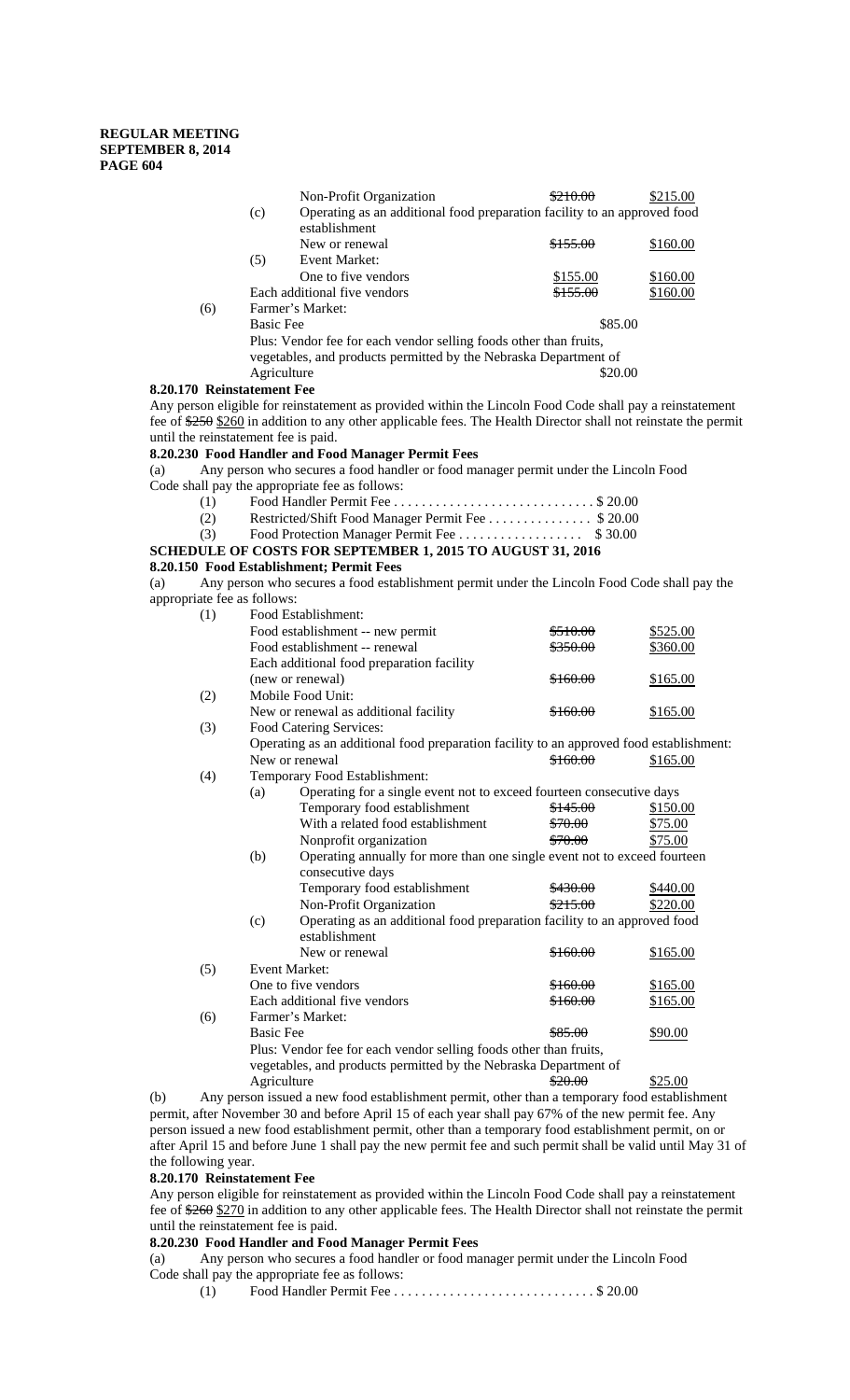(2) Restricted/Shift Food Manager Permit Fee . . . . . . . . . . . . . . . \$ 20.00

## (3) Food Protection Manager Permit Fee . . . . . . . . . . . . . . . . . . \$ 30.00

Introduced by Jon Camp

Seconded by Christensen, and carried by the following vote; AYES: Camp, Christensen, Cook, Emery Eskridge, Fellers, Gaylor Baird; NAYS: None.

### APPROVING THE UPDATED FEES ASSOCIATED WITH LINCOLN MUNICIPAL CODE CHAPTER 8.24 NOISE CONTROL, INCLUDING NOISE VARIANCES (ACTION DATE: 9/8/14) - CLERK read the following resolution, introduced by Jon Camp, who moved its adoption:

A-88525 WHEREAS, the City Council is authorized under Chapter 8.24 of the Lincoln Municipal Code to establish and revise fees which the City may charge for noise variances; and

WHEREAS, the Health Director has re-evaluated the estimated costs and available resources to administer, operate, and enforce LMC Chapter 8.24 Noise Control Ordinance and has determined that certain revisions are appropriate; and

WHEREAS, the Lincoln-Lancaster County Board of Health has reviewed the proposed fees and recommends their adoption; and

WHEREAS, the proposed fees are before the City Council for its consideration and approval. NOW, THEREFORE, BE IT RESOLVED by the City Council of Lincoln, Nebraska:

Commencing on the effective date of this resolution, the schedule of costs for fees shall be as follows:

## **SCHEDULE OF COSTS FOR SEPTEMBER 1, 2014 TO AUGUST 31, 2015 Variance Fee**

Any person seeking a variance from the requirements of the noise control ordinance shall file an application with the health officer and shall submit a permit fee of  $$115.00 \text{ }\$120.00}$  as authorized by LMC § 8.24.150. **SCHEDULE OF COSTS FOR SEPTEMBER 1, 2015 TO AUGUST 31, 2016**

Any person seeking a variance from the requirements of the noise control ordinance shall file an application with the health officer and shall submit a permit fee of  $$120.00 \text{ }\$125.00$  as authorized by LMC § 8.24.150. Introduced by Jon Camp

Seconded by Christensen, and carried by the following vote; AYES: Camp, Christensen, Cook, Emery Eskridge, Fellers, Gaylor Baird; NAYS: None.

# ADOPTING INCREASED FEES FOR SPECIAL WASTE PERMITS AS AUTHORIZED UNDER SECTION 8.32.090 OF THE LINCOLN MUNICIPAL CODE (ACTION DATE: 9/8/14) - CLERK read the following resolution, introduced by Jon Camp, who moved its adoption:<br>A-88526 WHEREAS, the City Council adopted Resolution No

WHEREAS, the City Council adopted Resolution No. A-87607 on October 14, 2013, and is authorized under Chapter 8.32 of the Lincoln Municipal Code to establish and revise fees and minimum quantities for the issuance of Special Waste Permits; and

WHEREAS, the Health Director has re-evaluated the estimated costs and available resources to administer, operate, and enforce the Special Waste Disposal provision of Chapter 8.32, and has determined that certain revisions are appropriate.

NOW, THEREFORE, BE IT RESOLVED by the City Council of Lincoln, Nebraska:

Commencing on the effective date of this resolution, the following schedule of annual permit fees, special fees, and minimum quantities is hereby established:

## **SCHEDULE OF COSTS FOR SEPTEMBER 1, 2014 TO AUGUST 31, 2015**

A. Group 1: Wastes That May Contain Free Liquids

- 1. Cooking oil and grease. Any quantity going to the Theresa Street Wastewater Treatment Plant Dump Station requires a permit, which permit may be issued as a blanket permit covering multiple disposals as provided on the permit. Annual Permit Fees: None. Waste in excess of one gallon per month or one pound per load disposed at a waste disposal site other than the Theresa Street Wastewater Treatment Plant Dump Station requires a Special Waste Permit. Annual permit fee: \$190.00 \$195.00.
- 2. Cooking grease trap waste. Any quantity requires a permit.
- Disposal at the Theresa Street Wastewater Treatment Plant Dump Station. Annual permit fee: None.
	- For all other disposal sites. Annual permit fee: \$190.00 \$195.00.
- 3. Mud or sand from sumps or traps. Any quantity requires a permit. Disposal at the Theresa Street Wastewater Treatment Plant Dump Station. Annual permit fee: None.
	- For all other disposal sites. Annual permit fee:  $\frac{$190.00}{$195.00}$ .
- 4. Septic tank waste. Any quantity requires a permit.
	- Disposal at the Theresa Street Wastewater Treatment Plan Dump Station Annual permit fee: None.

For all other disposal sites - Annual permit fee: \$190.00 \$195.00.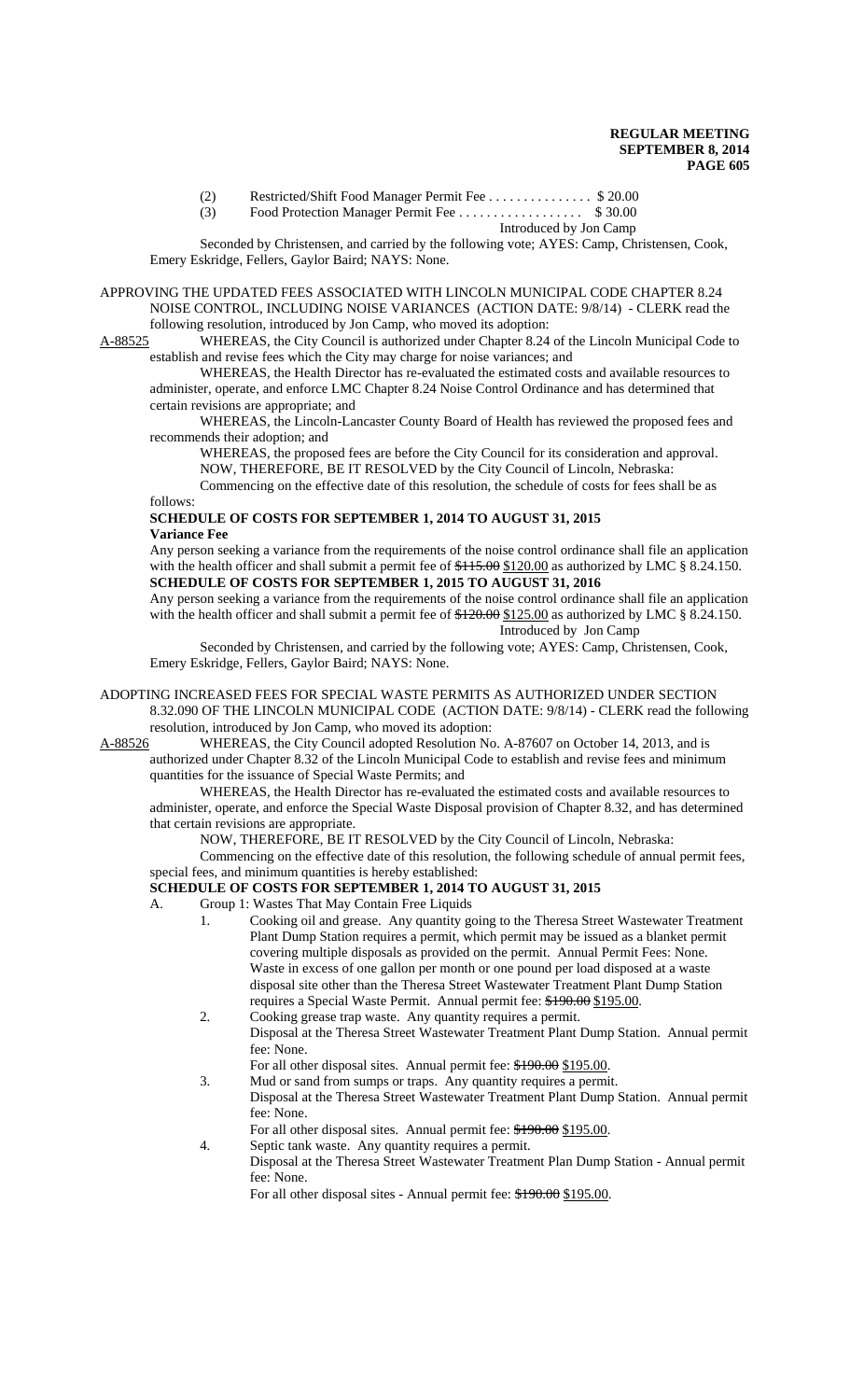- 5. Chemicals and waste from portable or chemical toilets. Any quantity requires a permit. Disposal at the Theresa Street Wastewater Treatment Plant Dump Station - Annual permit fee: None.
- For all other disposal sites Annual permit fee: \$190.00 \$195.00.
- 6. Sewage or other organic residues or sludges. Any quantity requires a permit. Disposal at the Theresa Street Wastewater Treatment Plan Dump Station - Annual permit fee: None.
- For all other disposal sites Annual permit fees: \$190.00 \$195.00.
- 7. Sludges containing a liquid concentration of 80% or more by weight or material producing free liquids in a Standard Paint Filter Test. Any quantity requires a permit. Disposal at the Theresa Street Wastewater Treatment Plant Dump Station - Annual permit fee: None.
- For all other disposal sites Annual permit fee: \$190.00 \$195.00.

## Group II: Petroleum-based Wastes

- 8. Petroleum type grease trap waste. Any quantity requires a permit. Annual permit fee: \$325.00 \$335.00.
- 9. Sludges from petroleum tanks. Any quantity requires a permit Annual permit fee: \$325.00 \$335.00.
- 10. a. Used oil filters. Any quantity requires an annual permit Annual permit fees: Less than 220 pounds per month - \$70.00.
	- 220 pounds or more a month  $325.00 \frac{$335.00}{.}$
	- b. Petroleum contaminated soil and granular absorbents. Permitted Quantity: 220 pounds per month or more - Annual permit fee: \$325.00 \$335.00.
	- c. Petroleum contaminated refuse or other materials except oil filters, soil and granular absorbents. Any quantity requires a permit - Annual permit fee: Quantities up to 220 pounds per month - \$70.00.
		- Quantities 220 pounds or more per month  $325.00$  \$335.00.
- 11. Petroleum contaminated water. Permitted quantity: 55 gallons per month or more Annual permit fee: \$325.00 \$335.00.
- 12. Oil, lubricants, hydraulic fluids, fuels, and other petroleum products. Any quantity requires a permit. Permit issued only for incineration in a used oil burning heating unit - Annual permit fee: \$40.00.

Group III: Empty Containers

13. Pressurized containers or containers that may explode upon crushing. Empty containers meeting criteria for safe disposal at the City of Lincoln's Sanitary Landfill adopted according to §8.32.070 will not require a permit.

For all other disposal sites: any quantity requires a permit - Annual Permit fee: \$190.00 \$195.00.

14. Containers over five gallons in size. Empty containers meeting criteria for safe disposal at the City of Lincoln's Sanitary Landfill adopted according to §8.32.070 will not require a permit.

For all other disposal sites: Any quantity requires a permit - Annual Permit fee: \$190.00 \$195.00.

- 15. Empty containers labeled "DANGER" or which once contained hazardous material. Empty containers meeting criteria for safe disposal at the City of Lincoln's Sanitary Landfill adopted according to §8.32.070 will not require a permit. For all other disposal sites: Any quantity requires a permit - Annual permit fee:  $*190.00$ \$195.00.
- 16. Fuel tanks. Empty containers meeting criteria for safe disposal at the City of Lincoln's Sanitary Landfill adopted according to §8.32.070 will not require a permit. For all other disposal sites - Any quantity requires a permit - Annual permit fee:  $*190.00$ \$195.00.Group IV: Solvents, Absorbents, Filters, and Residues
- 17. Solvents, degreasers, strippers, thinners, and related products. Any quantity requires a permit. Annual permit fee:  $$190.00$  \$195.00.
- 18. Refuse containing solvents, degreasers, strippers, or thinners. Any quantity requires a permit - Annual permit fee: \$190.00 \$195.00.
- 19. Lime or other inorganic residues or sludges. Minimum quantities: twenty-five gallons or 43 pounds per month - Annual permit fee: \$325.00 \$335.00.
- 20. Paint dry waste, filters, and paint contaminated material. Minimum quantities: 43 pounds per month - Annual permit fee:  $*325.00$  \$335.00.
- 21. Fly ash. Minimum quantities: 43 pounds per month Annual permit fee:  $325.00$ \$335.00.
- 22. Bottom ash. Minimum quantities: 43 pounds per month Annual permit fee:  $\frac{$325.00}{125.00}$ \$335.00.

Group V: Hazardous or Toxic Chemicals or Chemical Products

23. Antifreeze or treatment chemicals for boilers, heat exchangers, cooling towers, and similar uses. Minimum quantities: Five gallons or more per day - Annual permit fee: \$190.00 \$195.00.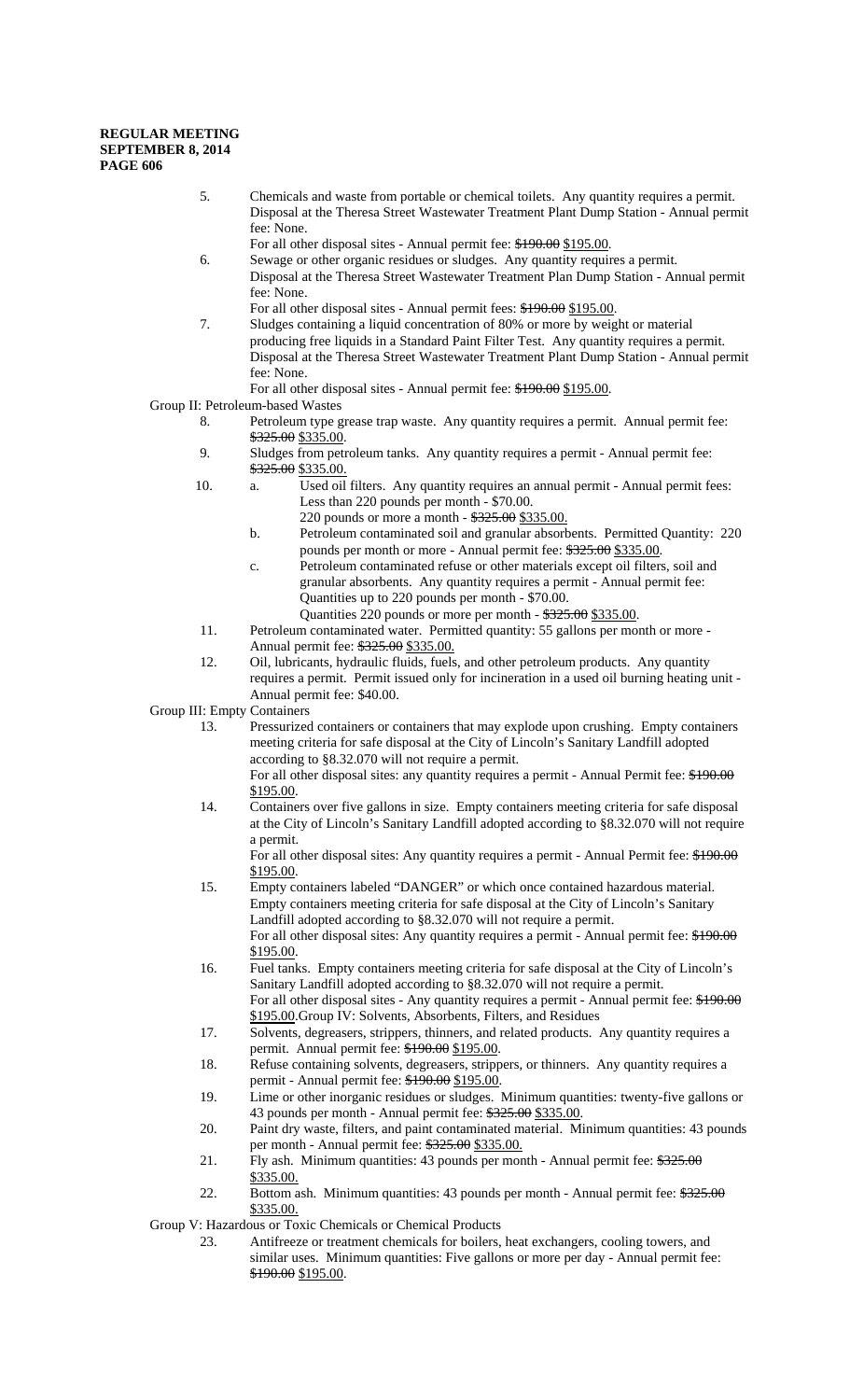- 24. Chemicals labeled WARNING for toxics and pesticides: Minimum quantities: One pint or one pound per load or more - Annual permit fee: \$325.00 \$335.00.
- 25. Pharmaceutical products. Minimum quantities: More than five gallons or 43 pounds per month - Annual permit fee: \$325.00 \$335.00.
- 26. Adhesives, sealants, coatings or catalysts. Minimum quantities: More than five gallons or 43 pounds per month - Annual permit fee: \$325.00 \$335.00.
- 27. Material containing between 25 and 100 percent of the maximum concentration of any Toxic Characteristic Leaching Procedure (TCLP) listed chemical as referenced in 30 CFR 261.24, Table 1 or that exceeds a concentration of 0.3 mg/kg of nickel. Minimum quantities: More than five gallons or 43 pounds per month - annual permit fee;  $\frac{2325.00}{7}$ \$335.00.
- 28. Hazardous or potentially hazardous waste or chemicals labeled "DANGER." Any quantity requires a permit - Annual permit fee: \$325.00 \$335.00.

Group VI: Miscellaneous

- 29. Treated or untreated infectious waste from hospitals. Any quantity requires a permit Annual permit fee: \$325.00 \$335.00.
- 30. Treated or untreated infectious waste from other than hospitals. Any quantity requires a permit - Annual permit fee: \$40.00.
- 31. Waste containing or likely to contain polychlorinated biphenyls (PCB). Any quantity requires a permit - Annual permit fee: \$190.00 \$195.00.
- 32. Waste containing asbestos. Wastes from National Emission Standards of Hazardous Air Pollutants (NESHAP) and Nebraska Department of Health and Human Services permitted removal projects in Lincoln and Lancaster County do not require a Special Waste Permit. All other asbestos waste material in any quantity requires a permit - Annual permit fee: \$70.00.
- 33. Material other than asbestos that could create a health hazard if airborne. Any quantity requires a permit - Annual permit fee: \$190.00 \$195.00.
- 34. Wood that has been treated with hazardous or toxic chemicals. Quantities more than 43 pounds per month - Annual permit fee: \$70.00.
- 35. Any other solid waste which, because of its physical, chemical or biological characteristics, requires special handling, treatment or disposal methodologies in order to protect public health, safety, and the environment. Any quantity requires a permit - Annual permit fee: \$190.00 \$195.00.

F. General

- 1. If the Health Department identifies a new special waste stream due to process changes or otherwise, such special waste stream shall require an additional application, permit, and permit fee even if the special waste generator has an existing permit for a separate waste stream, including an existing permit for the same waste or waste category.
- 2. New industries, commercial operations, or home occupations disposing special wastes shall file a completed inventory/permit application with the Lincoln-Lancaster County Health Department within six months.
- 3. Inventory/permit applications from existing special waste generators must be filed within 45 days of notification by the Health Director. If, after notice has been sent, an inventory/permit application is received by the Lincoln-Lancaster County Health Department after 45 days or if the application is postmarked after the 45-day period, the resulting permit, if issued, will be assessed an additional \$75.00.
- **SCHEDULE OF COSTS FOR SEPTEMBER 1, 2015 TO AUGUST 31, 2016** . Group 1: Wastes That May Contain Free Liquids
- 1. Cooking oil and grease. Any quantity going to the Theresa Street Wastewater Treatment Plant Dump Station requires a permit, which permit may be issued as a blanket permit covering multiple disposals as provided on the permit. Annual Permit Fees: None. Waste in excess of one gallon per month or one pound per load disposed at a waste disposal site other than the Theresa Street Wastewater Treatment Plant Dump Station requires a Special Waste Permit. Annual permit fee: \$195.00 \$200.00.
- 2. Cooking grease trap waste. Any quantity requires a permit. Disposal at the Theresa Street Wastewater Treatment Plant Dump Station. Annual permit fee: None.
	- For all other disposal sites. Annual permit fee: \$195.00 \$200.00.
- 3. Mud or sand from sumps or traps. Any quantity requires a permit. Disposal at the Theresa Street Wastewater Treatment Plant Dump Station. Annual permit fee: None.

For all other disposal sites. Annual permit fee: \$195.00 \$200.00.

- 4. Septic tank waste. Any quantity requires a permit.
	- Disposal at the Theresa Street Wastewater Treatment Plan Dump Station Annual permit fee: None.

For all other disposal sites - Annual permit fee: \$195.00 \$200.00.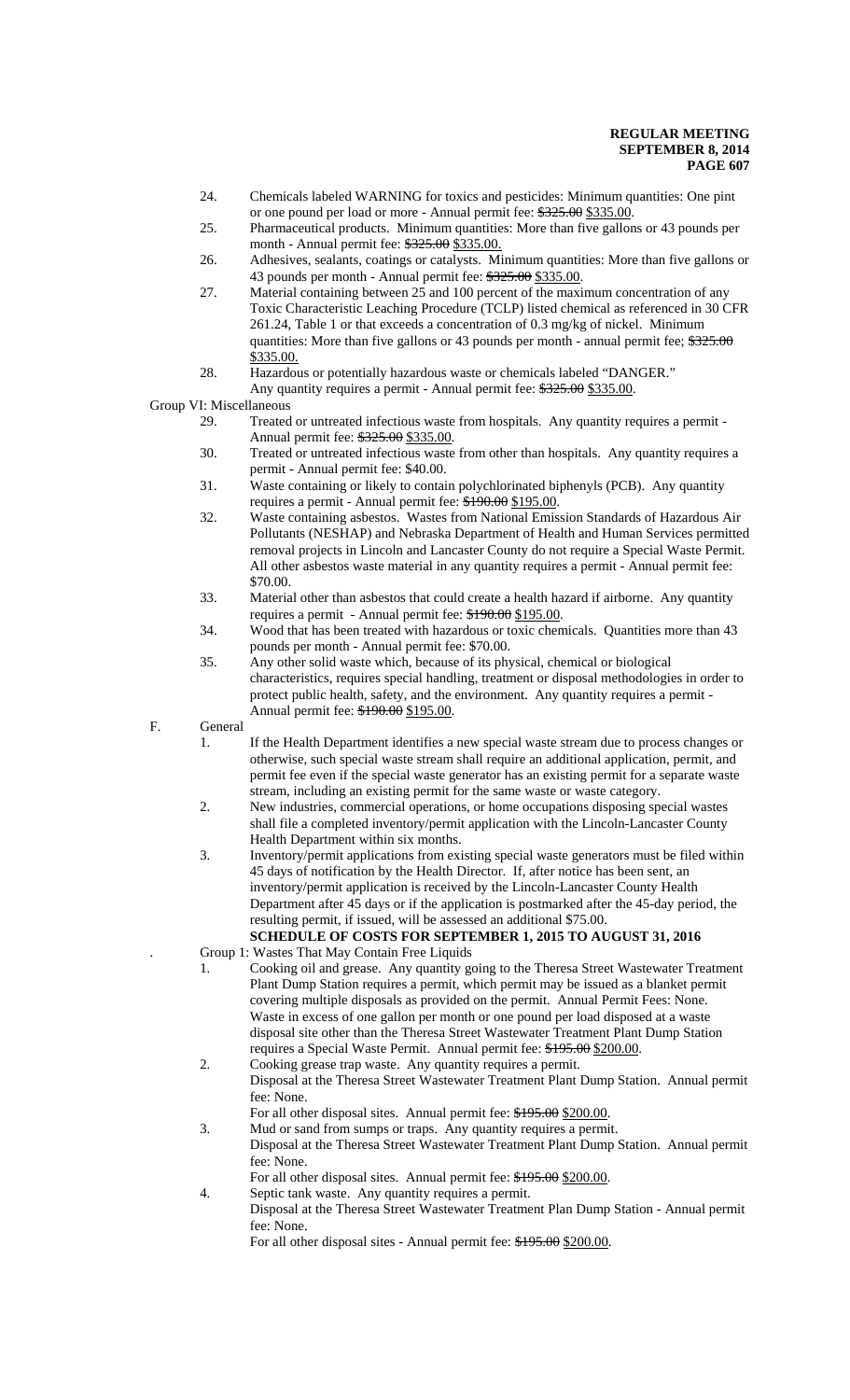- 5. Chemicals and waste from portable or chemical toilets. Any quantity requires a permit. Disposal at the Theresa Street Wastewater Treatment Plant Dump Station - Annual permit fee: None.
- For all other disposal sites Annual permit fee: \$195.00 \$200.00.
- 6. Sewage or other organic residues or sludges. Any quantity requires a permit. Disposal at the Theresa Street Wastewater Treatment Plan Dump Station - Annual permit fee: None.
- For all other disposal sites Annual permit fees: \$195.00 \$200.00.
- 7. Sludges containing a liquid concentration of 80% or more by weight or material producing free liquids in a Standard Paint Filter Test. Any quantity requires a permit. Disposal at the Theresa Street Wastewater Treatment Plant Dump Station - Annual permit fee: None.
- For all other disposal sites Annual permit fee: \$195.00 \$200.00.

## Group II: Petroleum-based Wastes

- 8. Petroleum type grease trap waste. Any quantity requires a permit. Annual permit fee: \$335.00 \$345.00.
- 9. Sludges from petroleum tanks. Any quantity requires a permit Annual permit fee: \$335.00 \$345.00.
- 10. a. Used oil filters. Any quantity requires an annual permit Annual permit fees: Less than 220 pounds per month -  $70.00$  \$75.00.
	- 220 pounds or more a month \$335.00 \$345.00. b. Petroleum contaminated soil and granular absorbents. Permitted Quantity: 220 pounds per month or more - Annual permit fee: \$335.00 \$345.00.
	- c. Petroleum contaminated refuse or other materials except oil filters, soil and granular absorbents. Any quantity requires a permit - Annual permit fee: Quantities up to 220 pounds per month - \$70.00 \$75.00.
- Quantities 220 pounds or more per month \$335.00 \$345.00. 11. Petroleum contaminated water. Permitted quantity: 55 gallons per month or more - Annual permit fee: \$335.00 \$345.00.
- 12. Oil, lubricants, hydraulic fluids, fuels, and other petroleum products. Any quantity requires a permit. Permit issued only for incineration in a used oil burning heating unit - Annual permit fee:  $$40.00$  \$45.00.

Group III: Empty Containers

13. Pressurized containers or containers that may explode upon crushing. Empty containers meeting criteria for safe disposal at the City of Lincoln's Sanitary Landfill adopted according to §8.32.070 will not require a permit.

14. Containers over five gallons in size. Empty containers meeting criteria for safe disposal at the City of Lincoln's Sanitary Landfill adopted according to §8.32.070 will not require a permit.

For all other disposal sites: Any quantity requires a permit - Annual Permit fee: \$195.00 \$200.00.

- 15. Empty containers labeled "DANGER" or which once contained hazardous material. Empty containers meeting criteria for safe disposal at the City of Lincoln's Sanitary Landfill adopted according to §8.32.070 will not require a permit. For all other disposal sites: Any quantity requires a permit - Annual permit fee:  $$195.00$ \$200.00.
- 16. Fuel tanks. Empty containers meeting criteria for safe disposal at the City of Lincoln's Sanitary Landfill adopted according to §8.32.070 will not require a permit. For all other disposal sites - Any quantity requires a permit - Annual permit fee: \$195.00 \$200.00.
- Group IV: Solvents, Absorbents, Filters, and Residues
	- 17. Solvents, degreasers, strippers, thinners, and related products. Any quantity requires a permit. Annual permit fee: \$195.00 \$200.00.
	- 18. Refuse containing solvents, degreasers, strippers, or thinners. Any quantity requires a permit - Annual permit fee: \$195.00 \$200.00.
	- 19. Lime or other inorganic residues or sludges. Minimum quantities: twenty-five gallons or 43 pounds per month - Annual permit fee:  $\frac{$335.00}{$345.00}$ .
	- 20. Paint dry waste, filters, and paint contaminated material. Minimum quantities: 43 pounds per month - Annual permit fee: \$335.00 \$345.00.
	- 21. Fly ash. Minimum quantities: 43 pounds per month Annual permit fee: \$335.00 \$345.00.
	- 22. Bottom ash. Minimum quantities: 43 pounds per month Annual permit fee:  $\frac{$335.00}{5}$ \$345.00.

For all other disposal sites: any quantity requires a permit - Annual Permit fee: \$195.00 \$200.00.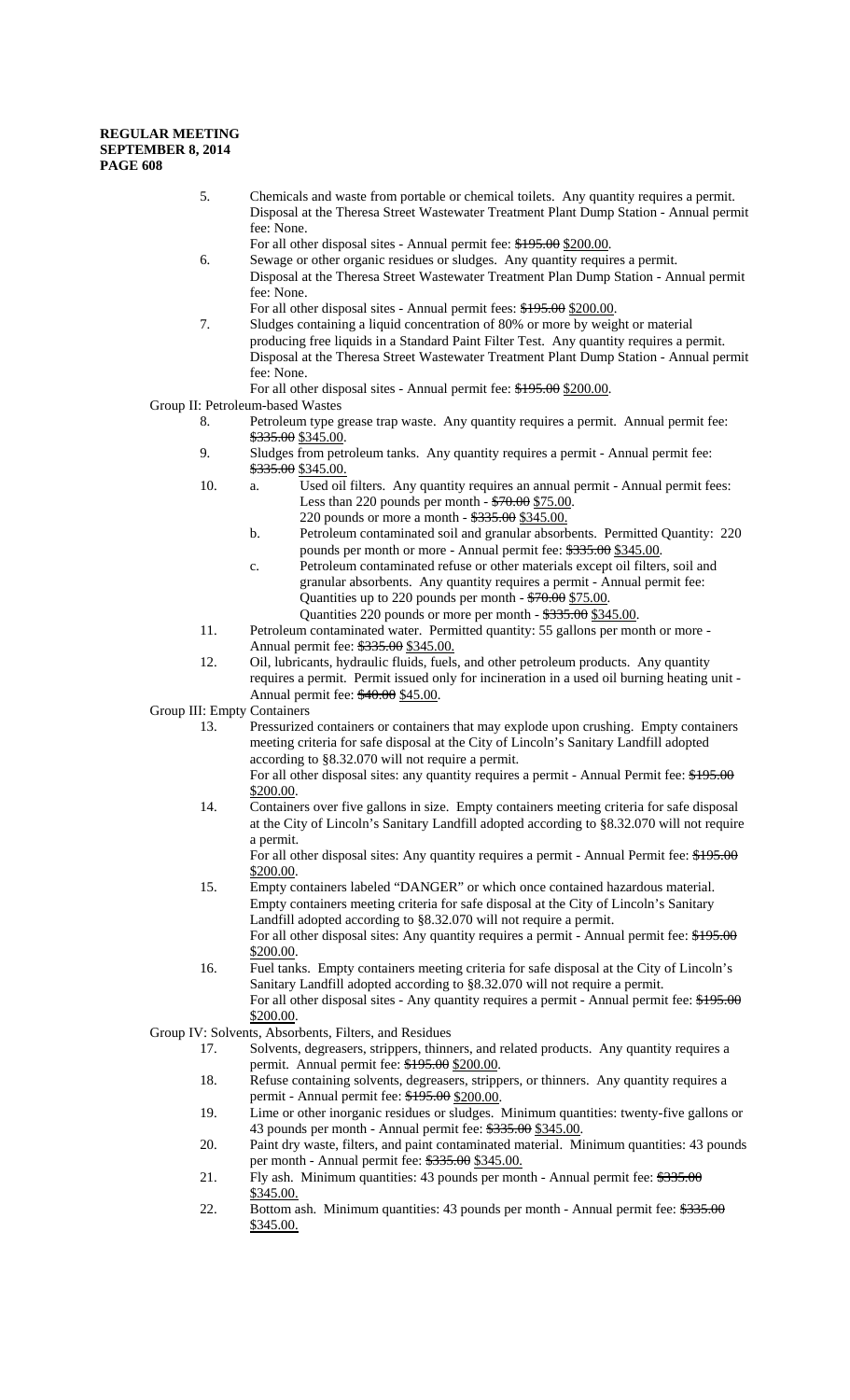Group V: Hazardous or Toxic Chemicals or Chemical Products

- 23. Antifreeze or treatment chemicals for boilers, heat exchangers, cooling towers, and similar uses. Minimum quantities: Five gallons or more per day - Annual permit fee: \$195.00 \$200.00.
- 24. Chemicals labeled WARNING for toxics and pesticides: Minimum quantities: One pint or one pound per load or more - Annual permit fee: \$335.00 \$345.00.
- 25. Pharmaceutical products. Minimum quantities: More than five gallons or 43 pounds per month - Annual permit fee:  $$335.00$  \$345.00.
- 26. Adhesives, sealants, coatings or catalysts. Minimum quantities: More than five gallons or 43 pounds per month - Annual permit fee: \$335.00 \$345.00.
- 27. Material containing between 25 and 100 percent of the maximum concentration of any Toxic Characteristic Leaching Procedure (TCLP) listed chemical as referenced in 30 CFR 261.24, Table 1 or that exceeds a concentration of 0.3 mg/kg of nickel. Minimum quantities: More than five gallons or 43 pounds per month - annual permit fee;  $\frac{$335.00}{9}$ \$345.00.
- 28. Hazardous or potentially hazardous waste or chemicals labeled "DANGER." Any quantity requires a permit - Annual permit fee: \$335.00 \$345.00.

Group VI: Miscellaneous

- 29. Treated or untreated infectious waste from hospitals. Any quantity requires a permit Annual permit fee: \$335.00 \$345.00.
- 30. Treated or untreated infectious waste from other than hospitals. Any quantity requires a permit - Annual permit fee:  $$40.00$  \$45.00.
- 31. Waste containing or likely to contain polychlorinated biphenyls (PCB). Any quantity requires a permit - Annual permit fee: \$195.00 \$200.00.
- 32. Waste containing asbestos. Wastes from National Emission Standards of Hazardous Air Pollutants (NESHAP) and Nebraska Department of Health and Human Services permitted removal projects in Lincoln and Lancaster County do not require a Special Waste Permit. All other asbestos waste material in any quantity requires a permit - Annual permit fee: \$70.00 \$75.00.
- 33. Material other than asbestos that could create a health hazard if airborne. Any quantity requires a permit - Annual permit fee: \$195.00 \$200.00.
- 34. Wood that has been treated with hazardous or toxic chemicals. Quantities more than 43 pounds per month - Annual permit fee: \$70.00 \$75.00.
- 35. Any other solid waste which, because of its physical, chemical or biological characteristics, requires special handling, treatment or disposal methodologies in order to protect public health, safety, and the environment. Any quantity requires a permit - Annual permit fee: \$195.00 \$200.00.

General

- 1. If the Health Department identifies a new special waste stream due to process changes or otherwise, such special waste stream shall require an additional application, permit, and permit fee even if the special waste generator has an existing permit for a separate waste stream, including an existing permit for the same waste or waste category.
- 2. New industries, commercial operations, or home occupations disposing special wastes shall file a completed inventory/permit application with the Lincoln-Lancaster County Health Department within six months.
- 3. Inventory/permit applications from existing special waste generators must be filed within 45 days of notification by the Health Director. If, after notice has been sent, an inventory/permit application is received by the Lincoln-Lancaster County Health Department after 45 days or if the application is postmarked after the 45-day period, the resulting permit, if issued, will be assessed an additional \$75.00.

BE IT FURTHER RESOLVED that City Council Resolution No. A-87031 shall be superseded by the terms of this resolution.

### Introduced by Jon Camp

 Seconded by Christensen, and carried by the following vote; AYES: Camp, Christensen, Cook, Emery Eskridge, Fellers, Gaylor Baird; NAYS: None.

APPROVING THE UPDATED FEES ASSOCIATED WITH LINCOLN MUNICIPAL CODE CHAPTER 8.38 PUBLIC SWIMMING POOLS, INCLUDING SWIMMING POOL PERMIT FEES, NEW PERMIT/PLAN REVIEW, RENEWAL, ADDITIONAL SPA, LINCOLN SWIMMING POOL OPERATOR AND LINCOLN POOL WATER QUALITY TESTER CERTIFICATE FEES (ACTION DATE: 9/8/14) - CLERK read the following resolution, introduced by Jon Camp, who moved its adoption:

A-88527 WHEREAS, the City Council is authorized under Chapter 8.38 of the Lincoln Municipal Code to establish and revise fees which the City may charge for public swimming pools; and

WHEREAS, the Health Director has re-evaluated the estimated costs and available resources to administer, operate, and enforce LMC Chapter 8.38 Public Swimming Pools and has determined that certain revisions are appropriate; and

WHEREAS, the Lincoln-Lancaster County Board of Health has reviewed the proposed fees and recommends their adoption; and

WHEREAS, the proposed fees are before the City Council for its consideration and approval.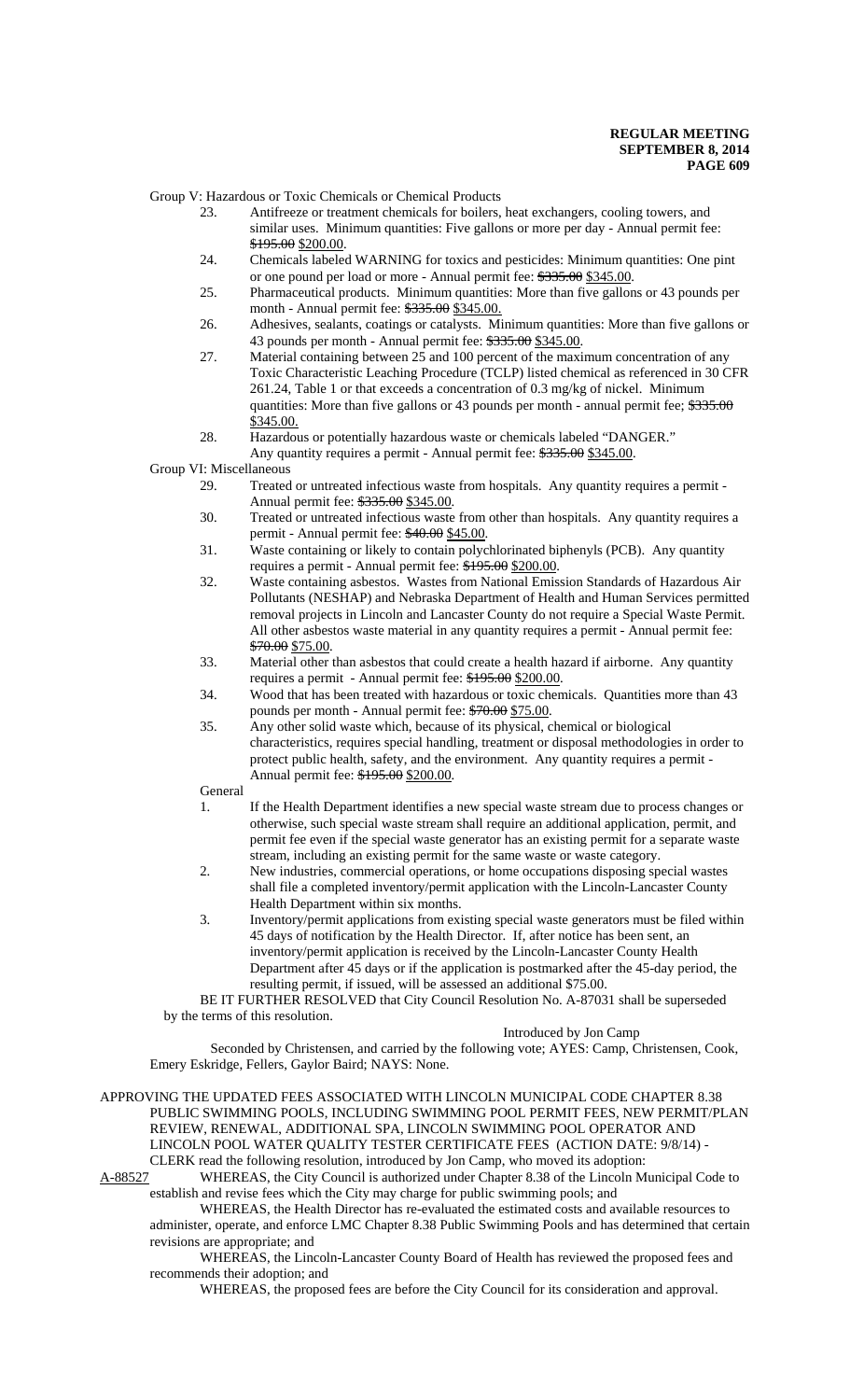NOW, THEREFORE, BE IT RESOLVED by the City Council of Lincoln, Nebraska: Commencing on the effective date of this resolution, the schedule of costs for fees shall be as

follows: **SCHEDULE OF COSTS FOR SEPTEMBER 1, 2014 TO AUGUST 31, 2015 8.38.090 Swimming Pool Permit Fees; New; Renewal; Variance.**

(1) Swimming Pool:

New Permit/Plan Review \$465.00 \$480.00 Renewal \$365.00 \$375.00

| <i>iware war</i> |                   | 9.00.00 |
|------------------|-------------------|---------|
| Additional Spa   | \$110.00 \$120.00 |         |

(2) Any person who submits a variance request shall submit an initial variance review fee of \$200.00. **8.38.097 Lincoln Swimming Pool Operator and Lincoln Pool Water Quality Tester Certificates; Fees**

(a) There shall be a fee of \$20.00 for each application for a Lincoln Swimming Pool Operator certificate. (b) There shall be a fee of \$20.00 for each application for a Lincoln Pool Water Quality Tester certificate. (c) Each certificate shall be valid for two (2) years from the date of issuance.

**SCHEDULE OF COSTS FOR SEPTEMBER 1, 2015 TO AUGUST 31, 2016**

**8.38.090 Swimming Pool Permit Fees; New; Renewal; Variance.**

(1) Swimming Pool:

New Permit/Plan Review \$480.00 \$495.00

Renewal \$375.00 \$385.00

Additional Spa  $\frac{$120.00}{$125.00}$ 

(2) Any person who submits a variance request shall submit an initial variance review fee of \$200.00. **8.38.097 Lincoln Swimming Pool Operator and Lincoln Pool Water Quality Tester Certificates; Fees**

(a) There shall be a fee of \$20.00 for each application for a Lincoln Swimming Pool Operator certificate.

(b) There shall be a fee of \$20.00 for each application for a Lincoln Pool Water Quality Tester certificate.

(c) Each certificate shall be valid for two (2) years from the date of issuance.

Introduced by Jon Camp

Seconded by Christensen, and carried by the following vote; AYES: Camp, Christensen, Cook, Emery Eskridge, Fellers, Gaylor Baird; NAYS: None.

APPROVING THE UPDATED FEES ASSOCIATED WITH LINCOLN MUNICIPAL CODE CHAPTER 8.44 WATER WELLS, INCLUDING WATER WELL CONSTRUCTION PERMITS, ANNUAL WATER WELL PERMITS, WATER WELL REPAIR PERMIT AND VARIANCE APPLICATION (ACTION DATE: 9/8/14) - CLERK read the following resolution, introduced by Jon Camp, who moved its adoption:

A-88528 WHEREAS, the City Council is authorized under Chapter 8.44 of the Lincoln Municipal Code to

establish and revise fees which the City may charge for a water well permit, repairs to water wells, or variance requests; and

WHEREAS, the Health Director has re-evaluated the estimated costs and available resources to administer, operate, and enforce LMC Chapter 8.44 Water Wells and has determined that certain revisions are appropriate; and

WHEREAS, the Lincoln-Lancaster County Board of Health has reviewed the proposed fees and recommends their adoption; and

WHEREAS, the proposed fees are before the City Council for its consideration and approval. NOW, THEREFORE, BE IT RESOLVED by the City Council of Lincoln, Nebraska:

Commencing on the effective date of this resolution, the schedule of costs for fees shall be as follows:

| <b>SCHEDULE OF COSTS FOR SEPTEMBER 1, 2014 TO AUGUST 31, 2015</b> |                        |
|-------------------------------------------------------------------|------------------------|
| 8.44.070 Permit for Water Well; Fees                              |                        |
|                                                                   |                        |
|                                                                   |                        |
|                                                                   |                        |
|                                                                   |                        |
| <b>SCHEDULE OF COSTS FOR SEPTEMBER 1, 2015 TO AUGUST 31, 2016</b> |                        |
| 8.44.070 Permit for Water Well; Fees                              |                        |
|                                                                   |                        |
|                                                                   |                        |
|                                                                   |                        |
|                                                                   |                        |
|                                                                   | Introduced by Jon Camp |
|                                                                   |                        |

Seconded by Christensen, and carried by the following vote; AYES: Camp, Christensen, Cook, Emery, Eskridge, Fellers, Gaylor Baird; NAYS: None.

APPROVING THE UPDATED FEES ASSOCIATED WITH LINCOLN MUNICIPAL CODE CHAPTER 24.38 ONSITE WASTEWATER TREATMENT SYSTEMS, INCLUDING ONSITE WASTEWATER TREATMENT SYSTEM CONSTRUCTION PERMIT, ONSITE WASTEWATER SYSTEM REPAIR PERMIT, LIQUID WASTE HAULERS CLEANER'S PERMIT, REGISTRATION CERTIFICATE FOR MASTER INSTALLER, JOURNEYMAN INSTALLER, INSPECTOR, SOIL EVALUATOR, AND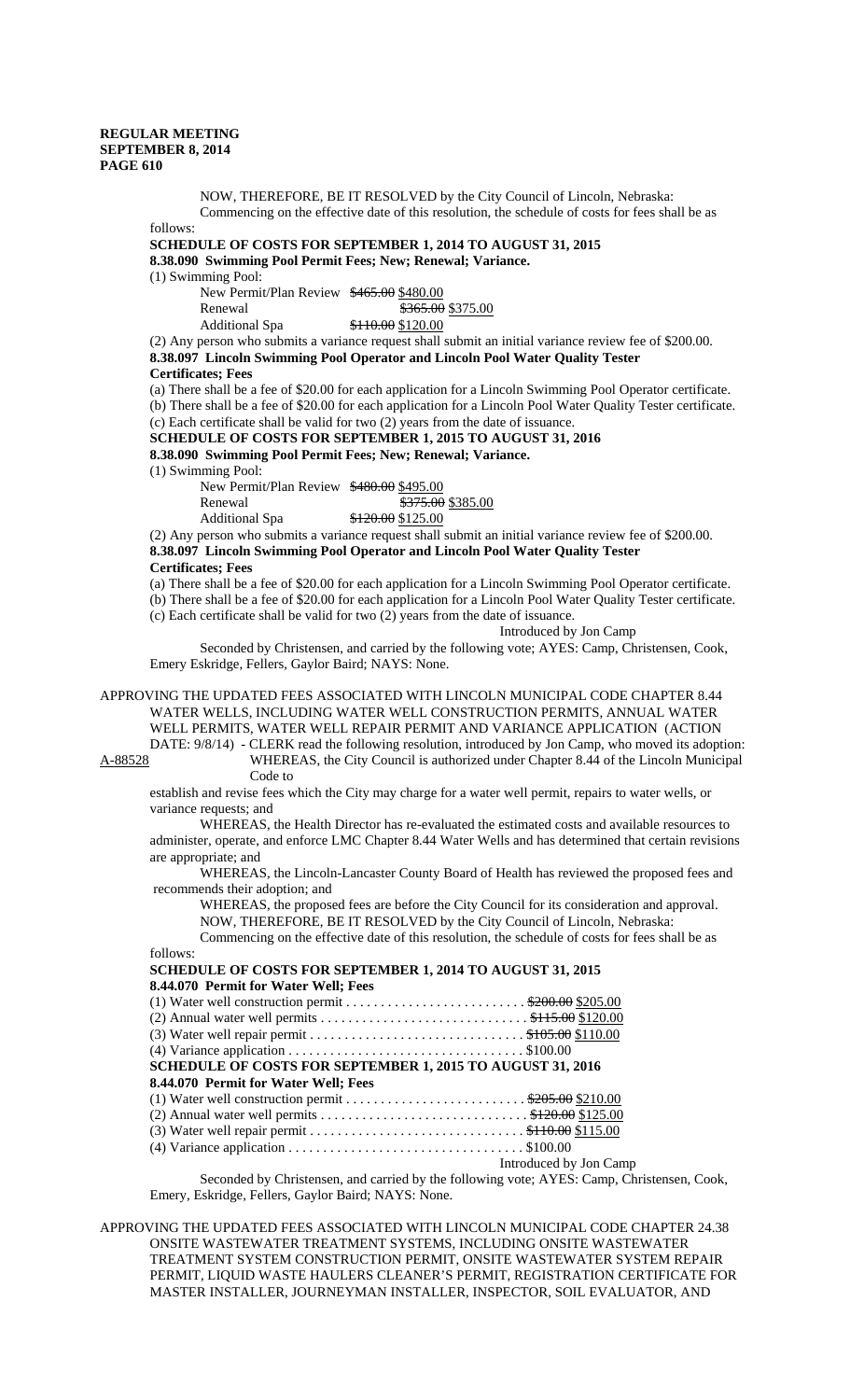MULTIPLE CATEGORY, PERMIT EXTENSION FEE, VARIANCE FEE, REINSTATEMENT FEE, AND DEVELOPMENT AREA REVIEW FEES WHICH INCLUDES A BASE FEE, PER LOT FEE AND A MAXIMUM COMBINED BASE AND PER LOT FEE (ACTION DATE: 9/8/14) - CLERK read the

following resolution, introduced by Jon Camp, who moved its adoption:<br>A-88529 WHEREAS, the City Council is authorized under Chapter 24.4 WHEREAS, the City Council is authorized under Chapter 24.42 of the Lincoln Municipal Code to establish and revise fees which the City may charge for evaluation and reviews of property transfers with onsite wastewater or water systems; and

WHEREAS, the Health Director has re-evaluated the estimated costs and available resources to administer, operate, and enforce LMC Chapter 24.42 Regulation of Property Transfers with Onsite Systems and has determined that certain revisions are appropriate; and

WHEREAS, the Lincoln-Lancaster County Board of Health has reviewed the proposed fees and recommends their adoption; and

WHEREAS, the proposed fees are before the City Council for its consideration and approval. NOW, THEREFORE, BE IT RESOLVED by the City Council of Lincoln, Nebraska:

Commencing on the effective date of this resolution, the following schedule of costs for fees shall be as follows:

## **SCHEDULE OF COSTS FOR SEPTEMBER 1, 2014 TO AUGUST 31, 2015**

## **24.42.110 Regulation of Property Transfers with Onsite Systems; Fees.**

| (a)                                                        | Fee for evaluation and review of Property Transfer Inspector reports and any necessary site visits |  |  |  |
|------------------------------------------------------------|----------------------------------------------------------------------------------------------------|--|--|--|
|                                                            |                                                                                                    |  |  |  |
| (b)                                                        | Property Transfer Inspector permit fees:                                                           |  |  |  |
|                                                            | <b>On-site Wastewater Treatment System</b>                                                         |  |  |  |
|                                                            |                                                                                                    |  |  |  |
|                                                            | On-site Waste Supply System (OWSS)                                                                 |  |  |  |
|                                                            |                                                                                                    |  |  |  |
|                                                            |                                                                                                    |  |  |  |
| SCHEDULE OF COSTS FOR SEPTEMBER 1, 2015 TO AUGUST 31, 2016 |                                                                                                    |  |  |  |
|                                                            | 24.42.110 Regulation of Property Transfers with Onsite Systems; Fees.                              |  |  |  |
| (a)                                                        | Fee for evaluation and review of Property Transfer Inspector reports and any necessary site visits |  |  |  |
|                                                            |                                                                                                    |  |  |  |
| (b)                                                        | Property Transfer Inspector permit fees:                                                           |  |  |  |
|                                                            | On-site Wastewater Treatment System                                                                |  |  |  |
|                                                            | \$35.00                                                                                            |  |  |  |
|                                                            | On-site Waste Supply System (OWSS)                                                                 |  |  |  |
|                                                            | \$35.00                                                                                            |  |  |  |
|                                                            | \$60.00                                                                                            |  |  |  |
|                                                            | Introduced by Jon Camp                                                                             |  |  |  |

Seconded by Christensen, and carried by the following vote; AYES: Camp, Christensen, Cook, Emery Eskridge, Fellers, Gaylor Baird; NAYS: None.

APPROVING THE UPDATED FEES ASSOCIATED WITH LINCOLN MUNICIPAL CODE CHAPTER 24.24 REGULATION OF PROPERTY TRANSFERS WITH ONSITE SYSTEMS CODE, INCLUDING EVALUATION AND REVIEW OF PROPERTY TRANSFER INSPECTOR REPORTS, PROPERTY TRANSFER INSPECTOR PERMIT FEES WHICH INCLUDES ONSITE WASTEWATER TREATMENT SYSTEM PROPERTY TRANSFER INSPECTOR (OWWTS), ONSITE WASTE SUPPLY SYSTEM PROPERTY TRANSFER INSPECTOR (OWSS) OR BOTH THE OWWTS AND OWSS PERMITS. (ACTION DATE: 9/8/14) - CLERK read the following resolution, introduced by Jon Camp, who moved its adoption:<br>A-88530 WHEREAS. the

WHEREAS, the City Council is authorized under Chapter 24.42 of the Lincoln Municipal Code to establish and revise fees which the City may charge for evaluation and reviews of property transfers with onsite wastewater or water systems; and

WHEREAS, the Health Director has re-evaluated the estimated costs and available resources to administer operate, and enforce LMC Chapter 24.42 Regulation of Property Transfers with Onsite Systems and has determined that certain revisions are appropriate; and

WHEREAS, the Lincoln-Lancaster County Board of Health has reviewed the proposed fees and recommends their adoption; and

WHEREAS, the proposed fees are before the City Council for its consideration and approval. NOW, THEREFORE, BE IT RESOLVED by the City Council of Lincoln, Nebraska:

Commencing on the effective date of this resolution, the following schedule of costs for fees shall be as follows:

## **SCHEDULE OF COSTS FOR SEPTEMBER 1, 2014 TO AUGUST 31, 2015**

**24.42.110 Regulation of Property Transfers with Onsite Systems; Fees.**

(a) Fee for evaluation and review of Property Transfer Inspector reports and any necessary site visits by Health Director . . . . . . . . . . . . . . . . . . . . . . . . . . . . . . . . . . . . . . . . . . . . . . . . . \$200.00 \$205.00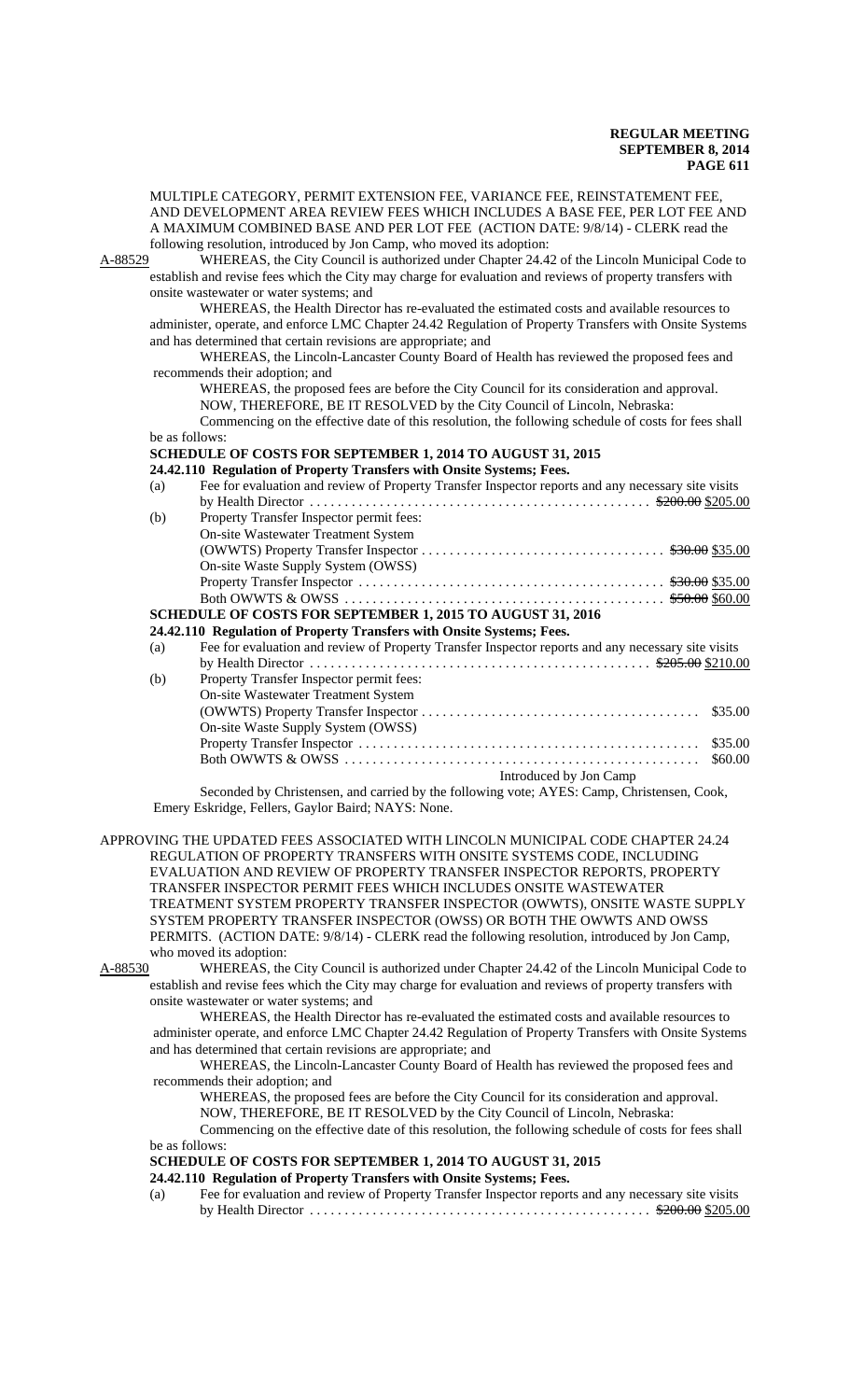| (b) | Property Transfer Inspector permit fees:                                                           |
|-----|----------------------------------------------------------------------------------------------------|
|     | <b>Onsite Wastewater Treatment System</b>                                                          |
|     |                                                                                                    |
|     | On-site Waste Supply System (OWSS)                                                                 |
|     |                                                                                                    |
|     |                                                                                                    |
|     | <b>SCHEDULE OF COSTS FOR SEPTEMBER 1, 2015 TO AUGUST 31, 2016</b>                                  |
|     | 24.42.110 Regulation of Property Transfers with Onsite Systems; Fees.                              |
| (a) | Fee for evaluation and review of Property Transfer Inspector reports and any necessary site visits |
|     |                                                                                                    |
| (b) | Property Transfer Inspector permit fees:                                                           |
|     | On-site Wastewater Treatment System                                                                |
|     | \$35.00                                                                                            |
|     | On-site Waste Supply System (OWSS)                                                                 |
|     | \$35.00                                                                                            |
|     | \$60.00                                                                                            |
|     | Introduced by Jon Camp                                                                             |
|     | Seconded by Christensen, and carried by the following vote: $\Delta VFS$ Camp, Christensen, Cook   |

y the following vote; AYES: Camp, Christensen, Cook, Emery Eskridge, Fellers, Gaylor Baird; NAYS: None.

 AMENDING THE LINCOLN-LANCASTER COUNTY AIR POLLUTION CONTROL REGULATIONS AND STANDARDS, ARTICLE 1, SECTION 6, TO INCREASE FEES FOR REQUIRED SERVICES TO BUSINESS AND INDUSTRY (ACTION DATE: 9/8/14) - CLERK read the following resolution, introduced by Jon Camp, who moved its adoption:

A-88531 BE IT RESOLVED by the City Council of the City of Lincoln, Nebraska: That the Amendments to Article 1, Section 6, Fees, of the Lincoln-Lancaster County Air Pollution Control Program Regulations and Standards implemented by the Lincoln-Lancaster County Health Department, copies of which are attached hereto, marked as Attachment "A" and Attachment "B" and made a part hereof by reference, to increase the fees for regulated businesses and industries, are hereby approved. The City Clerk is directed to return two (2) fully executed copies of this Resolution and Amendments to Angela Zocholl, Lancaster County Clerk's Office, for filing with the County.

Introduced by Jon Camp Seconded by Christensen, and carried by the following vote; AYES: Camp, Christensen, Cook, Emery, Eskridge, Fellers, Gaylor Baird; NAYS: None.

#### ADOPTING INCREASED FEES FOR CONDUCTING NATIONAL POLLUTANT DISCHARGE

ELIMINATION SYSTEM (NPDES) STORMWATER PERMIT COMPLIANCE INSPECTIONS AT REGULATED INDUSTRIAL FACILITIES AS AUTHORIZED UNDER SECTION 28.02.070 OF THE LINCOLN MUNICIPAL CODE (ACTION DATE: 9/8/14) - CLERK read the following resolution, introduced by Jon Camp, who moved its adoption:

A-88532 WHEREAS, the City Council adopted Resolution No. A-87609 on October 14, 2013, and is authorized under Chapter 28.02 of the Lincoln Municipal Code to establish and revise fees which the City may charge for National Pollutant Discharge Elimination System (NPDES) stormwater permit compliance inspections; and

WHEREAS, the Health Director has re-evaluated the estimated costs and available resources to administer, operate, and enforce Lincoln Municipal Code Chapter 28.02, Illicit Discharges, and has determined that certain revisions are appropriate; and

WHEREAS, the Lincoln-Lancaster County Board of Health has reviewed the proposed fees and recommends their adoption; and

WHEREAS, the proposed fees are before the City Council for its consideration and approval. NOW, THEREFORE, BE IT RESOLVED by the City Council of Lincoln, Nebraska: Commencing on the effective date of this resolution, the schedule of costs for NPDES stormwater permit compliance inspection fees shall be as follows:

| permit compliance inspection rees shall be as follows.                                 |                   |  |  |  |
|----------------------------------------------------------------------------------------|-------------------|--|--|--|
| <b>SCHEDULE OF COSTS FOR SEPTEMBER 1, 2014 TO AUGUST 31, 2015</b>                      |                   |  |  |  |
| <b>NPDES Permit Type</b>                                                               | <b>Annual Fee</b> |  |  |  |
|                                                                                        |                   |  |  |  |
|                                                                                        |                   |  |  |  |
|                                                                                        |                   |  |  |  |
|                                                                                        |                   |  |  |  |
|                                                                                        |                   |  |  |  |
| <b>SCHEDULE OF COSTS FOR SEPTEMBER 1, 2014 TO AUGUST 31, 2015</b>                      |                   |  |  |  |
| <b>NPDES Permit Type</b>                                                               | <b>Annual Fee</b> |  |  |  |
|                                                                                        |                   |  |  |  |
|                                                                                        |                   |  |  |  |
|                                                                                        |                   |  |  |  |
|                                                                                        |                   |  |  |  |
|                                                                                        |                   |  |  |  |
| BE IT FURTHER RESOLVED that City Council Resolution No. A-87609 shall be superseded by |                   |  |  |  |
| the terms of this resolution.                                                          |                   |  |  |  |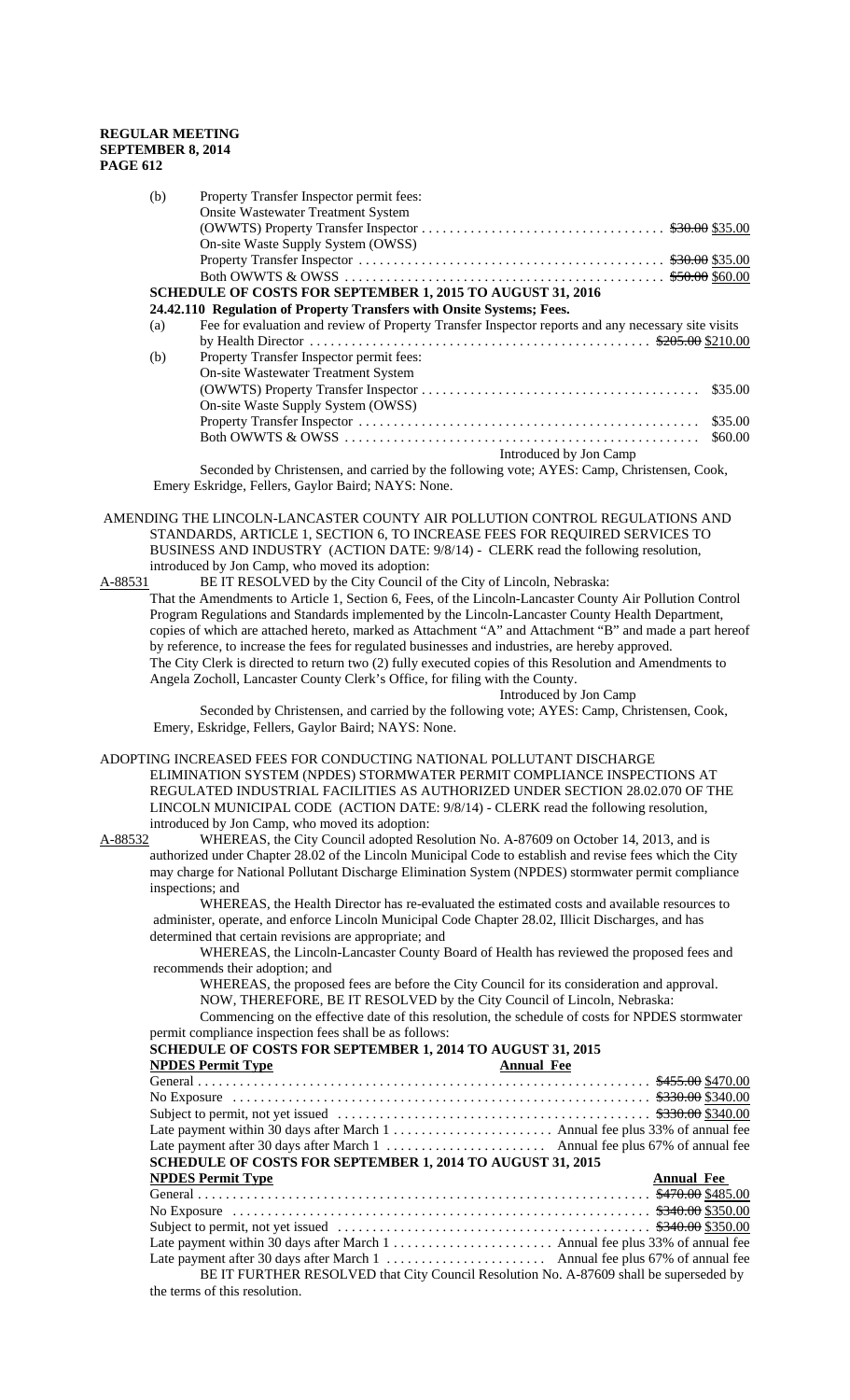Introduced by Jon Camp

Seconded by Christensen, and carried by the following vote; AYES: Camp, Christensen, Cook, Emery Eskridge, Fellers, Gaylor Baird; NAYS: None.

APPROVING AN AMENDMENT TO THE 2014-2020 CAPITAL IMPROVEMENT PROGRAM (CIP) TO MOVE PROJECTS FORWARD TO THE 2014-2015 FISCAL YEAR THAT WILL BE INCLUDED FOR A GENERAL OBLIGATION BOND VOTE ON THE NOVEMBER 2014 GENERAL ELECTION BALLOT INCLUDING PROJECT 0240 CO-LOCATION OF FIRE STATION 12 WITH LPD PRECINCT, PROJECT 0348 CO-LOCATED LPF TEAM ASSEMBLY STATION AND LFR STATION 12, AND TO CHANGE THE AMOUNT FOR PROJECT 0765 RADIO SYSTEM UPGRADE FROM \$24 MILLION TO \$20.5 MILLION (8/25/14 - MTA #1 Adopted, 5-1; Camp Dissenting; Final Vote: Ayes: Cook, Eskridge, Gaylor Baird; Nays: Camp, Christensen, Fellers; Due to Lack of Majority Vote, this Item Was Carried over to 09/08/14) - PRIOR to reading:

COOK Moved to withdraw Bill No. 14R-239.

Seconded by Camp and carried by the following vote; AYES: Camp, Christensen, Cook, Emery Eskridge, Fellers, Gaylor Baird; NAYS: None.

The resolution, having been **WITHDRAWN**, was assigned File **#38-4648** and was placed on file in the Office of the City Clerk.

- .DIRECTING SUBMITTAL TO THE QUALIFIED ELECTORS OF THE CITY A PROPOSED GENERAL OBLIGATION BOND ISSUE IN AN AMOUNT NOT TO EXCEED \$29,500,000.00 TO CONSTRUCT, ACQUIRE, IMPROVE, FURNISH AND EQUIP THE CITY'S PUBLIC SAFETY COMMUNICATIONS SYSTEM AND PUBLIC SAFETY BUILDINGS, INFRASTRUCTURE, AND EQUIPMENT AT THE NOVEMBER 4, 2014 GENERAL ELECTION (MTA #1 Adopted, 6-0; Final Vote: Ayes: Cook, Eskridge, Gaylor Baird; Nays: Camp, Christensen, Fellers; Due to Lack of Majority Vote, this Item Was Carried over to 09/08/14) - PRIOR to reading:
- COOK Moved to withdraw Bill No. 14R-240.

Seconded by Camp and carried by the following vote; AYES: Camp, Christensen, Cook, Emery Eskridge, Fellers, Gaylor Baird; NAYS: None.

The resolution, having been **WITHDRAWN**, was assigned File **#38-4649** and was placed on file in the Office of the City Clerk.

## **ORDINANCES - 1<sup>ST</sup> READING & RELATED RESOLUTIONS (as required)**

- CHANGE OF ZONE 10018A APPLICATION OF NEBRASKA NOVA, LLC, TO AMEND THE NEBRASKA INNOVATION CAMPUS PLANNED UNIT DEVELOPMENT TO DELETE LAND FROM THE PUD BY CHANGING THE ZONING FROM O-3 OFFICE PARK DISTRICT PUD TO P PUBLIC USE AND TO ADD LAND TO THE PUD BY CHANGING THE ZONING FROM P PUBLIC USE TO O-3 OFFICE PARK DISTRICT PUD ON PROPERTY GENERALLY LOCATED AT NORTH ANTELOPE VALLEY PARKWAY AND SALT CREEK ROADWAY - CLERK read an ordinance, introduced by Trent Fellers, amending the Lincoln Zoning District Maps attached to and made a part of Title 27 of the Lincoln Municipal Code, as provided by Section 27.05.020 of the Lincoln Municipal Code, by changing the boundaries fo the districts established and shown thereon the first time.
- CHANGE OF ZONE 14024 APPLICATION OF FARMER'S CO-OPERATIVE FOR A CHANGE OF ZONE FROM AGR AGRICULTURAL RESIDENTIAL DISTRICT TO AG AGRICULTURE DISTRICT ON APPROXIMATELY 22 ACRES OF PROPERTY GENERALLY LOCATED AT 8800 W. HAVEN ROAD, EMERALD, NEBRASKA - CLERK read an ordinance, introduced by Trent Fellers, amending the Lincoln Zoning District Maps adopted by reference and made a part of Title 27 of the Lincoln Municipal Code, pursuant to Section 27.05.020 of the Lincoln Municipal Code, by changing the boundaries of the districts established and show thereon the first time.

## **RESOLUTIONS - 1ST READING**

ACCEPTING THE REPORT OF NEW AND PENDING CLAIMS AGAINST THE CITY AND APPROVING DISPOSITION OF CLAIMS SET FORTH FOR THE PERIOD OF AUGUST 16 - 31, 2014.

APPOINTING BECKY HANNA TO THE LINCOLN HOUSING AUTHORITY BOARD FOR A TERM EXPIRING JULY 1, 2019.

APPROVING THE 2014-2015 CITY TAX RATE OF .31958 PER \$100.00 OF ASSESSED VALUATION.